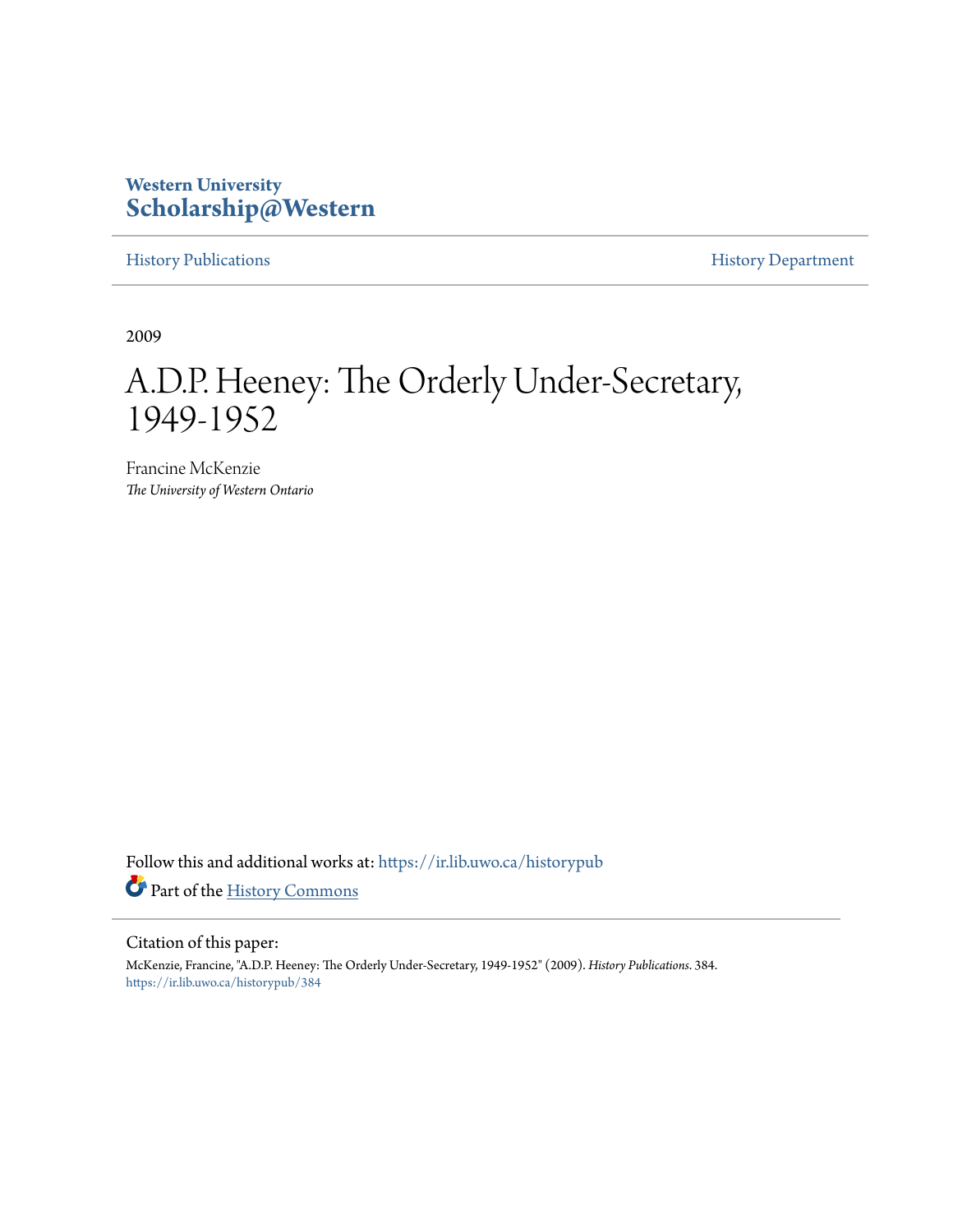#### A.D.P. HEENEY: THE ORDERLY UNDER-SECRETARY, 1949-1952

## Francine McKenzie Department of History University of Western Ontario

Abstract: A.D.P. Heeney was under-secretary of the department of external affairs from 1949-1952. When he became under-secretary, the department was under strain. It had grown rapidly in size and scope in the 1940s, but it did not function smoothly. Heeney excelled at administration. During his term, he established new divisions and sections, overhauled the administrative systems of the department, increased communication, and improved work conditions for employees. Heeney also had definite views about the substance of foreign policy and the conduct of Canadian diplomacy. He believed that trade was a vital component of foreign policy. And he believed that the best way to conduct relations with the US was through quiet diplomacy, an approach that fell out of favour as anti-American sentiment swelled in Canada in the 1960s. Although he had a long-term influence on the development of the department, he was more of a renovator than an architect.

Arnold Heeney belonged to the cohort of famed Ottawa Men of the 1940s and 1950s. Although he is less well known than some of his contemporaries, such as than Lester Pearson, Norman Robertson, Hume Wrong and Escott Reid – certainly historians refer to him less often – he too made an important and lasting contribution to the department of external affairs. While he was under-secretary (1949-1952) the department was characterized by a common sense of purpose, confidence in the talent of Canada's diplomats, determination to engage in foreign policy on a global scale, urgency about the stakes involved, and a frenzied pace of work. The department was also a fertile source of ideas about Canada's aims and interests in world affairs, as well as issues related to the postwar, and Cold War, world. But Heeney understood that for all of its strengths and vitality, it suffered from inefficient organization which undermined the realization of Canadian foreign policy and offset the skill of Canada's diplomats. Heeney brought impressive administrative and organizational talents to the department, long overdue qualities in an under-secretary. The fact that Heeney came to the department from outside was also significant to the work he did in the department. He had worked in the prime minister's office and the privy council office for over ten years before moving to the department of external affairs. This experience shaped his priorities as an administrator and sharpened his skills. But perhaps most important of all, it permitted him

1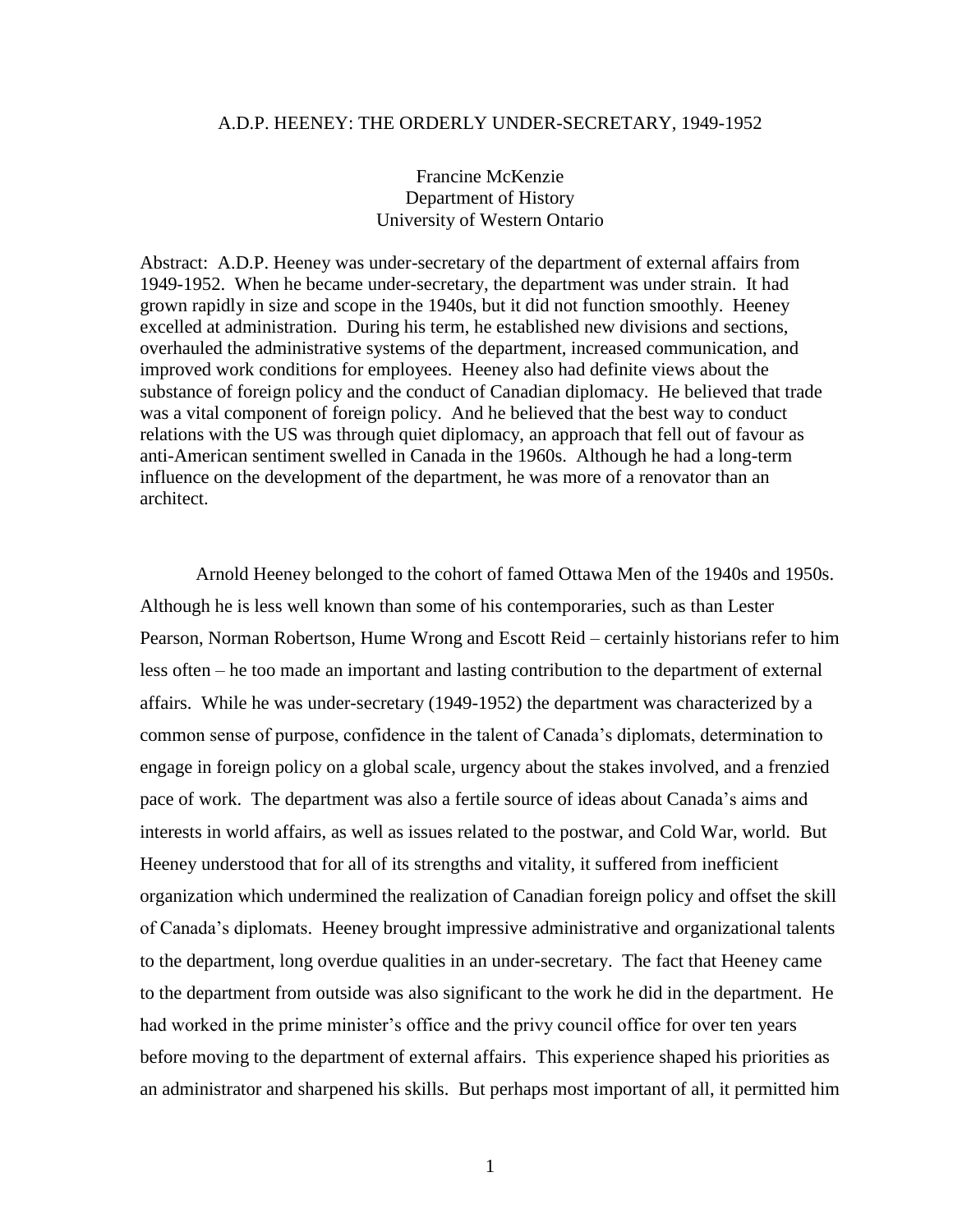to envision a different kind of department from the one that had been nurtured under O.D. Skelton.

#### Background and Early Life:

 $\overline{a}$ 

In 1902, Britain barely squeaked out a victory in the Anglo-Afrikaner war, Queen Victoria's long and glorious reign came to an end, and the Anglo-Japanese alliance was negotiated to offset the gap between Britain's global commitments and over-stretched resources. Although the sun was beginning to set on the British empire, it was into a British world that Heeney was born that same year. The son of an Anglican minister – Bertal Heeney - and Eva Holland, the daughter of an Anglo-Montreal merchant, Heeney recorded in his memoirs, 'from the very first I was surrounded by British influences.'<sup>1</sup> His childhood was steeped in British heroes, history, values and the adventure stories of G.A. Henty. In 1909, the family moved to Winnipeg where his father became the rector for St Luke's parish. Heeney's immersion in the British world was reinforced at St. John's College school: the academic culture there was one of rugged intellectualism with rugby and hockey being the principal games. 2 In 1918, Heeney attended the University of Manitoba where he studied English and French languages and literatures. He attained a high level of fluency and sports remained a priority. He recollected being 'quite disproportionately proud' to be captain of the football team in his final year. He hoped to attend Oxford and he applied for a Rhodes scholarship in 1921. His first application was not successful. Instead, he studied for an M.A. in English at the University of Manitoba – his choice of thesis topic, on the poetry of Rupert Brooke, comes as no surprise – and took up a position of a junior master at his old school, St John's. He was named a Rhodes scholar for Manitoba the next year.

I am grateful to John Hilliker for reading a draft of this paper. Mike Aloissi provided helpful research assistance, for which I am also grateful.

<sup>1</sup> A.D.P. Heeney, *The things that are Caesar's: Memoirs of a Canadian public servant* (Toronto: University of Toronto Press), 7.

<sup>2</sup> As Jack Granatstein notes, the ethos at St. John's was a bit 'too much [that] of the *Tom Brown's Schooldays*.' J.L. Granatstein, *The Ottawa Men: The Civil Service Mandarins 1935-1957* (Toronto: Oxford University Press, 1982), 190-1. Heeney himself wrote that the school 'owed more to Rugby and the tradition of Thomas Arnold than any other source'. *Caesar*, p. 8.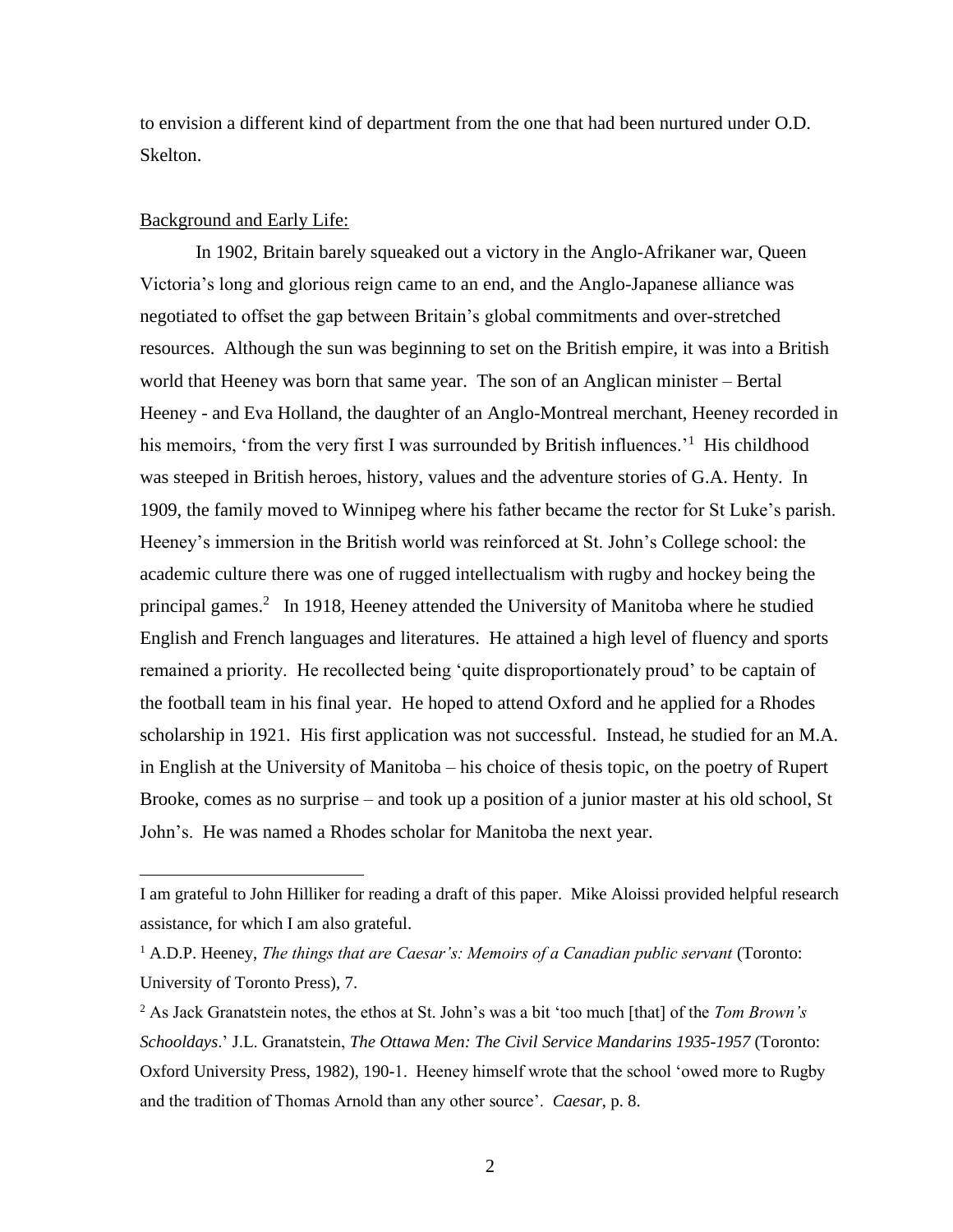Although many Canadians in Oxford initially experienced a sense of cultural dislocation, Heeney fit right in: 'from the beginning I had a sense of belonging'.<sup>3</sup> As was typical of Rhodes scholars then, and which Oxford culture celebrated, he devoted himself to sports (rugby and rowing) and society (the King Charles Dining Club, the Ralegh Club<sup>4</sup>, and the Colonial Club). He met many interesting people, some of whom he would later work with in the department of external affairs. Like many a Canadian student, he was selected to play on the Blues ice hockey team which afforded opportunities to travel on the continent. Academics were not the first priority for Heeney, or for the university. As the provost of Oriel college put it in 1914: 'show me a researcher and I will show you a fool.' Oxford's curriculum was traditional and disdainful of new subjects of study.<sup>5</sup> Heeney's college was St. John's, not one of the leading academic colleges at the time, but he studied modern history, a subject that was taken seriously. However he admitted in letters home that it was not easy to buckle down to study: 'I like my work when I am at it; it's the initial effort that causes all the trouble.<sup>'6</sup> He earned a respectable second class standing, a result that suggested he had a solid mind but not a sparkling one. Although Oxford was an enchanted enclave, Heeney spent some time reflecting on the world beyond the spires, for instance during the English general strike of 1926, although unlike Norman Robertson, his classmate

<sup>3</sup> Heeney, *Caesar*, 15

<sup>4</sup> Clyde Sanger explained that the Ralegh Club met to discuss the 'politics of the British Commonwealth' and he noted that the club favoured the centrality of Britain and its dominance over the dominions, in contrast to the Oh Canada! Club. *Malcolm MacDonald: Bringing an End to Empire* (Montreal & Kingston: McGill-Queen's University Press, 1995), 44.

 $<sup>5</sup>$  As Noel Annan, the British intellectual historian, explained, 'No one asked the subjects studied to be</sup> relevant or of practical use.' He also observed that while at Oxford people 'made friends who might be important to you later in life.' Heeney met Robertson, Graham Spry, Norman Young, John Lowe, Henry Borden, Thomas A Wilson. *The Dons: Mentors, Eccentrics and Geniuses* (Chicago: University of Chicago Press, 1999), 135-7.

<sup>6</sup> Granatstein, *The Ottawa Men*, 192.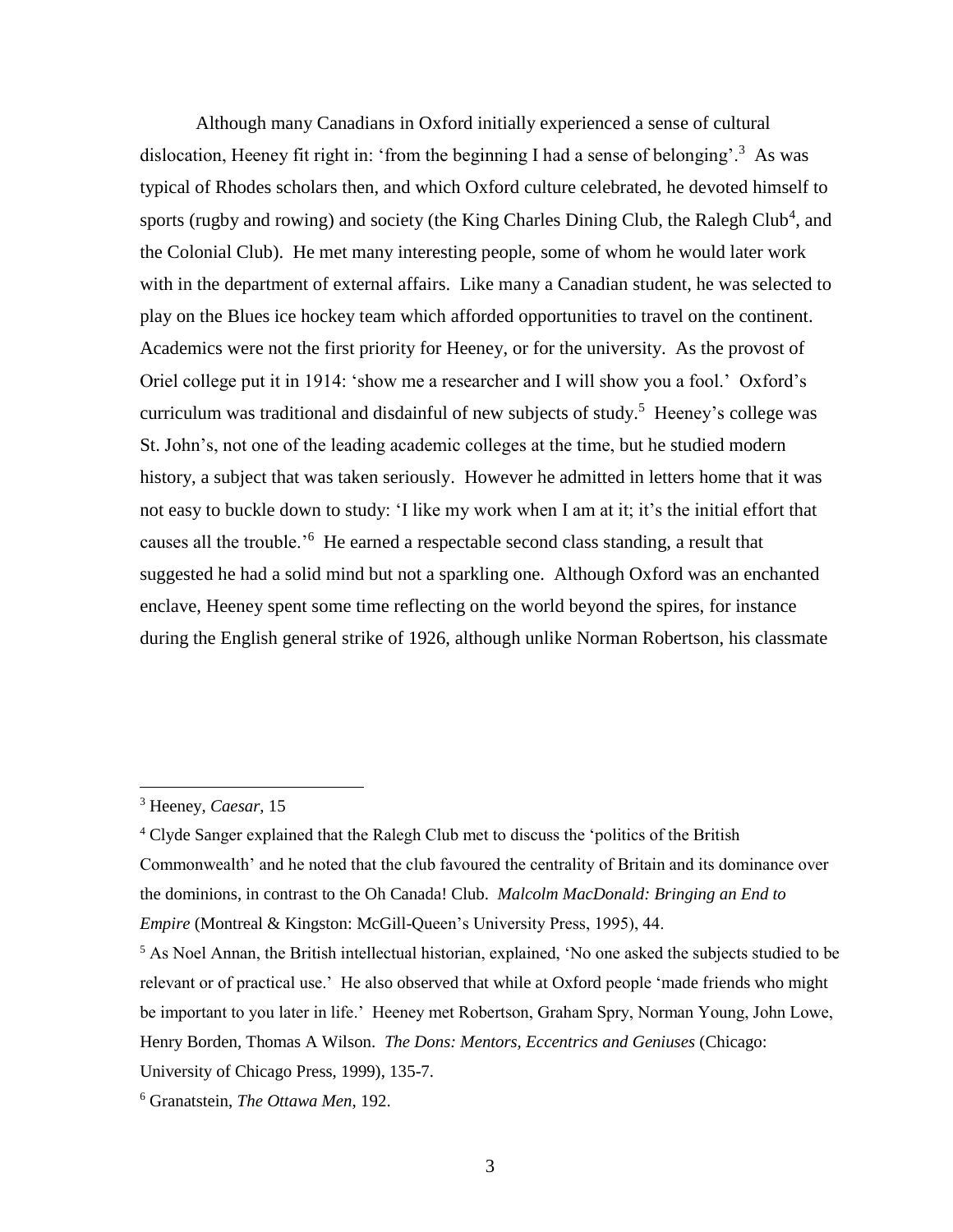and roommate, Heeney supported the government.<sup>7</sup> For the handsome, polished, popular and well-dressed Arnold (Robertson declared that Heeney was 'quite the most prosperous looking Rhodes scholar'<sup>8</sup>), his Oxford stint was idyllic.

Despite being steeped in the English part of Canada<sup>9</sup> and having studied in England, Heeney was assured of his Canadian identity. Growing up in Winnipeg in the early  $20<sup>th</sup>$ century contributed to the easy balance he struck between appreciation of all things English and a confident sense of purpose and destiny for an independent Canada.<sup>10</sup> As he put it, 'Of this gospel John W. Dafoe was the prophet and the *Manitoba Free Press* the inspired word.<sup>'11</sup> Direct exposure to the British mother-country did not dilute his national identity. He recorded in his diary while in Oxford: 'No fear that I have turned Englander. I am as much a Canadian as ever whether this is to my credit or no.<sup>'12</sup>

Heeney returned to Canada to study law. He married Margaret Yuile – a student in the history class he taught at McGill - and soon joined the law firm of Meredith, Holden, Heward & Holden in Montreal. He continued to move in elite circles, particularly in Anglo-Montreal; his social circle included F.R. Scott, Eugene Forsey, Doug Abbott and Brooke Claxton. He also made some important connections with French Quebeckers. For instance he was a junior lawyer on a file with Louis St Laurent, one of the legal titans in Quebec. By the mid-1930s, Heeney was well-established as a lawyer, a lecturer in the law faculty at McGill, enjoyed interesting professional opportunities (for instance as counsel to the Quebec

<sup>7</sup> Granatstein, *The Ottawa Men*, 193. Granatstein also noted that Heeney supported the side of law and order in the Winnipeg General Strike of 1917. Granatstein noted that one could forgive Heeney his views, based on his youth. But a decade later, he still inclined to order.

<sup>8</sup> J.L. Granatstein, *A Man of Influence: Norman A. Robertson and Canadian Statecraft* (Ottawa: Deneau Publishers, 1981), 16-17.

<sup>9</sup> Heeney wrote in his memoirs that his family visits to Montreal were thoroughly English. *Caesar*, 11.

<sup>10</sup> *Caesar*, 7, 12.

<sup>11</sup> *Caesar*, 14

<sup>12</sup> Quoted in Granatstein, *The Ottawa Men*, 193.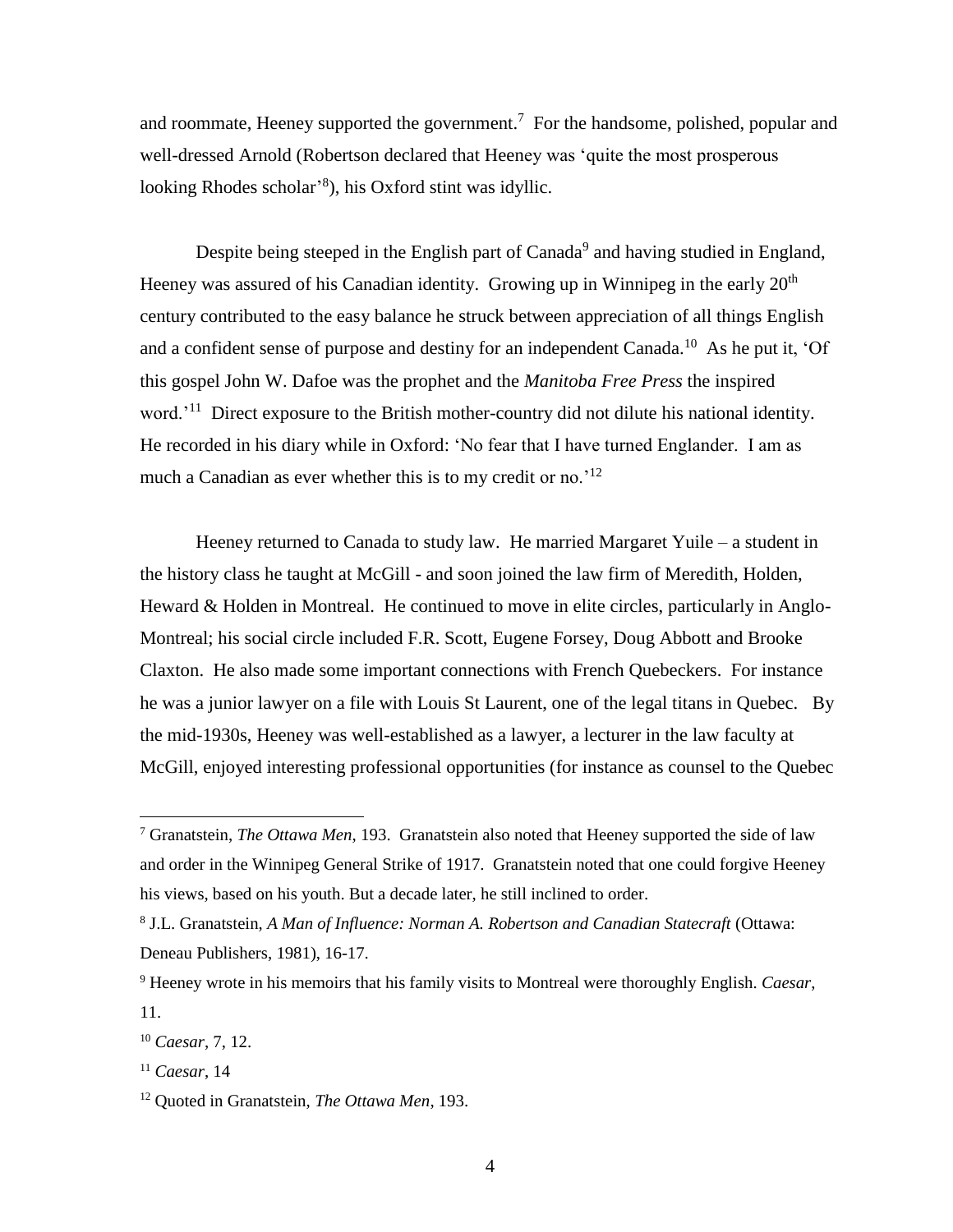Protestant Education Survey), earned a good income, and his family was growing. But he was restless and sought out other opportunities.

#### Into Government Service:

Family connections helped him to find a new career path. His father was a friend of Prime Minister Mackenzie King. Through his father, Arnold had met the prime minister in 1936; he had made a point of telling the prime minister that he was attracted to public service.<sup>13</sup> King had been impressed with the young Heeney and took note. In 1937, Cannon Heeney subsequently lobbied for a government appointment for Arnold, such as counsel to the commission then studying dominion-provincial relations.<sup>14</sup> Heeney followed up with a letter to the prime minister, ostensibly to apologize for the excessive enthusiasm of his father. However, he admitted that he would be pleased to be considered for exactly the kind of appointment his father had proposed: 'there is no work in which I would sooner be engaged than that of the Commission, which I feel will be a land mark in the history of our country.<sup>'15</sup> Nothing came of it, however.

But the next year, King proposed that Heeney should become his own principal secretary. King explained that the role Heeney would fill was comparable to that of Maurice Hankey, the British civil servant who brought order to the British cabinet during the First World War.<sup>16</sup> Coincidentally, Heeney had heard Hankey speak on cabinet procedure at the Colonial Club in Oxford in 1925. Hankey's role appealed. After some hesitation, he accepted the offer and he and his family relocated to Ottawa.

His decision to change careers permits some reflection on Heeney's character. First, when he corresponded with his father about the pros and cons of the prime minister's offer, he admitted to having a second class mind. As he put it, his thoughts were 'too deliberate and

<sup>13</sup> Granatstein, *The Ottawa Men*, 195.

<sup>&</sup>lt;sup>14</sup> King to Cannon Heeney, 27 Sept 1937, vol. 1, file 1, Heeney Papers, MG30 E144, LAC.

<sup>15</sup> ADPH to King, 4 Oct. 1937, vol. 1, file 1, Heeney Papers.

<sup>&</sup>lt;sup>16</sup> See Hankey's entry in the Oxford DNB for a summary of his work and legacy in the organization of the British government: http://www.oxforddnb.com/view/article/33683.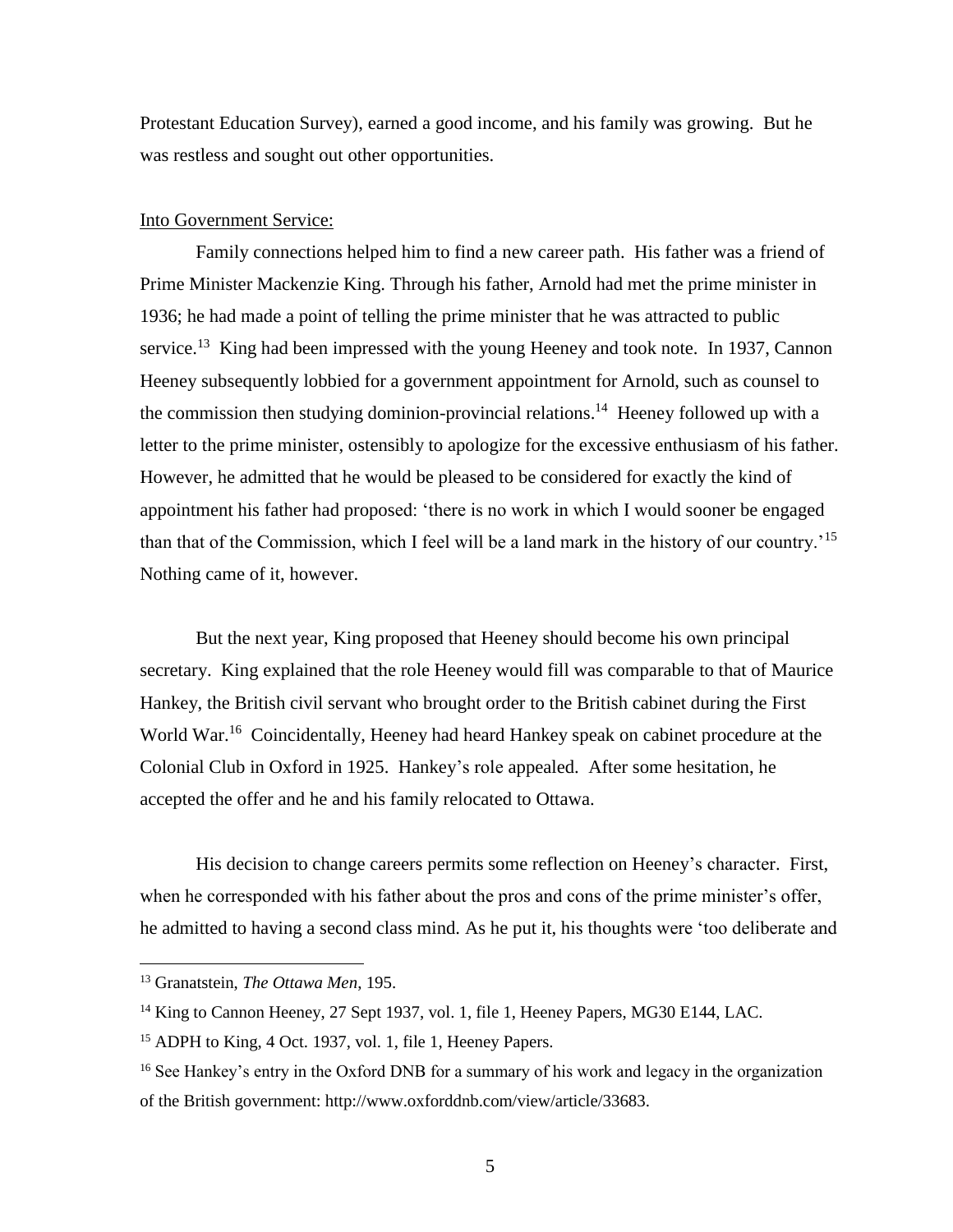rather ponderous rather than rapid and intense'.<sup>17</sup> Cannon Heeney's response was that of a typical parent: he believed his son's abilities were great. Yet he added, 'Without agreeing with that utterance...your strength is your character.<sup>18</sup> Heeney was not an intellectual. His intelligence showed itself in practical matters rather than in concepts or abstraction. Second, he was certain that he could do great work. Heeney's career path was driven by ambition to be in important posts where his judgment would count, along with concerns about prestige and income. Third, he naturally inclined to civil service. Although his position as principal secretary to the prime minister was a political appointment, he was not interested in partisan work, a view he made known to the prime minister.<sup>19</sup> Finally, his hesitation in accepting the offer revealed his aversion to risk and uncertainty. He wrote to the prime minister outlining what he believed his position entailed – in effect setting conditions for his employment. This was bold. And he fretted about what position might await him in the event of a change in government – under which circumstances he would lose his job in the PMO. King agreed that he would take up a permanent position in the civil service to protect against such risk.<sup>20</sup> Heeney was intelligent, confident, even brazen, well-connected, plain-speaking, ambitious, good at thinking through long term implications, controlling, and with a natural affinity for the work he was about to undertake.

Heeney's early duties in the Prime Minister's Office were to prepare the prime minister for cabinet meetings, consult with other government departments, and write press releases and speeches.<sup>21</sup> He was not able to improve the workings of government until 1940

<sup>&</sup>lt;sup>17</sup> ADPH to Bertal Heeney, letter, 1 Feb. 1939, vol. 15, file 10, Heeney Papers.

<sup>&</sup>lt;sup>18</sup> Bertal Heeney to ADPH, 29 August 1938, vol. 1, file 3, Heeney Papers.

<sup>&</sup>lt;sup>19</sup> Granatstein claims Heeney was about to give in to King's pressure to play a partisan role because he believed it was necessary to secure his appointment as Clerk of the Privy Council*. The Ottawa Men*, 201. In the end, he managed to avoid working for the Liberal Party.

<sup>&</sup>lt;sup>20</sup> Skelton had agreed that Heeney could take a position as first secretary in DEA. The rank mattered because of the salary.

 $21$  Brian Masschaele, 'Memos and Minutes: Arnold Heeney, the Cabinet War Committee, and the Establishment of a Canadian Cabinet Secretariat During the Second World War, *Archivaria* 46 (Fall 1998): 156.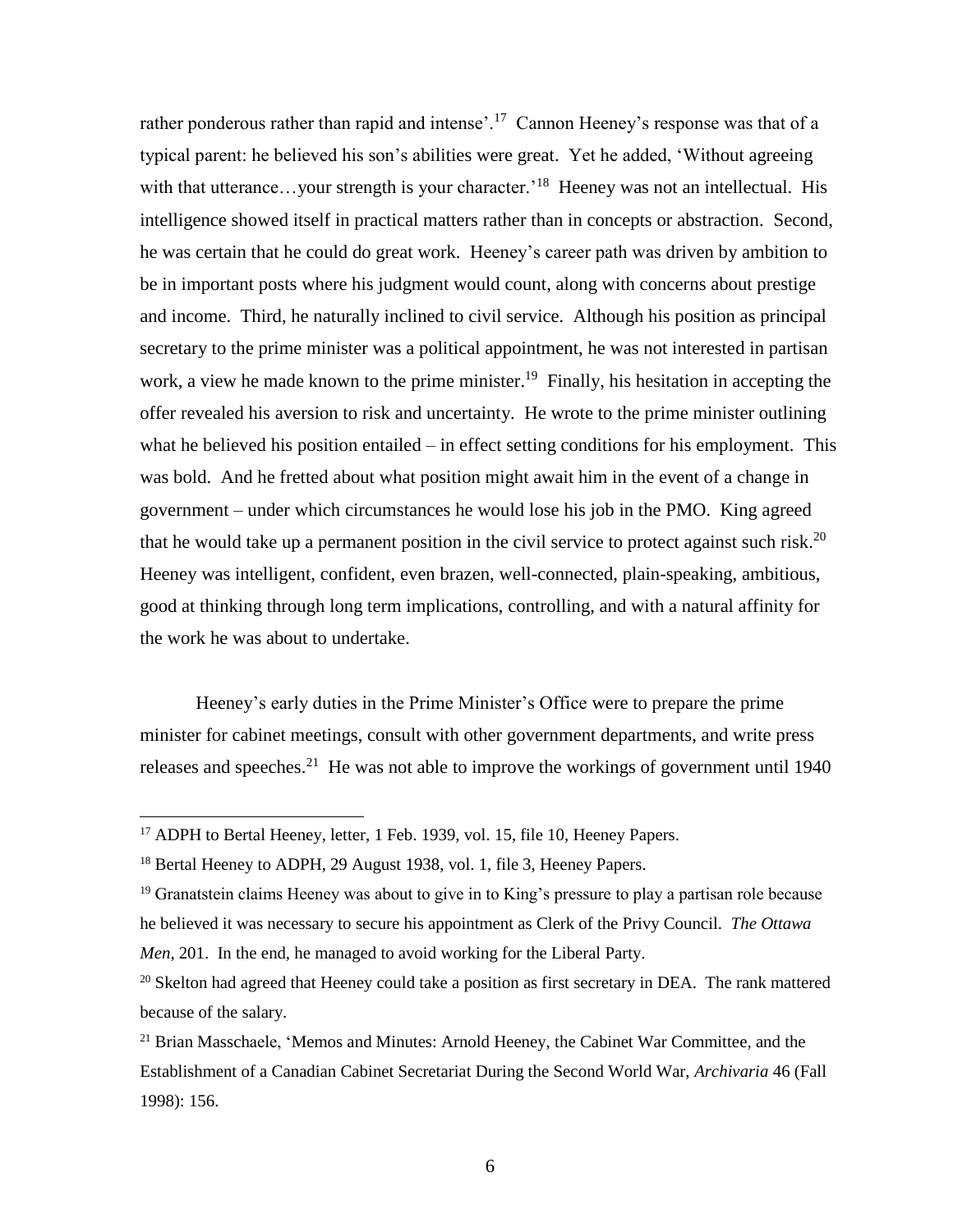when he became both clerk of the privy council and secretary to the cabinet. At this time, there were still no agendas for cabinet meetings; no minutes were kept; no conclusions on policy issues were recorded.<sup>22</sup> Heeney knew this unstructured approach had to change in two basic ways. Records had to be kept and information had to be disseminated. The onset of the Second World War made reform urgent if the government was to meet the increased volume and pace of work efficiently. The importance of preparing for meetings, such as through the advance circulation of memoranda, recording decisions for future reference, and following through by communicating the conclusions to those interested and affected, might seem self-evident but these were novel, even radical changes, and Mackenzie King resisted them because they constrained his latitude and subtracted from his power. For instance, if cabinet meetings followed agendas, then the prime minister could not dictate what was and was not discussed.<sup>23</sup> Circulating agendas before meetings also gave ministers time to consider their positions more fully than would otherwise have been the case.<sup>24</sup> Taking minutes meant that there was a record of conclusions and no one had to depend on the prime minister's recollection.<sup>25</sup> Heeney's transformation of the business of government was impressive, particularly as he was able to persuade the prime minister that wartime innovations should persist in peacetime. As Jack Granatstein concluded, 'Almost single-

 $23$  Gordon Robertson explained how the disorganized system reinforced the power of the prime minister but was not the way 'for a collective executive to reach decisions for which all would share responsibility.' *Memoirs of a Very Civil Servant: Mackenzie King to Pierre Trudeau* (Toronto: University of Toronto Press, 2000), 76. However, once agendas were introduced, King did not always stick to them, to the frustration of Heeney. Masschaele, 'Memos and Minutes', 162. <sup>24</sup> Masschaele makes this useful observation about Hankey's reforms to British cabinet practice. It applies equally to Canada. 'Memos and Minutes', 150-1.

<sup>&</sup>lt;sup>22</sup> A.D.P. Heeney, 'Cabinet Government in Canada: Some Recent Developments in the Machinery of the Central Executive', *The Canadian Journal of Economics and Political Science*, Vol. 12, No. 3 (Aug. 1946): 285.

<sup>25</sup> Robertson, *Memoirs*, 76-7.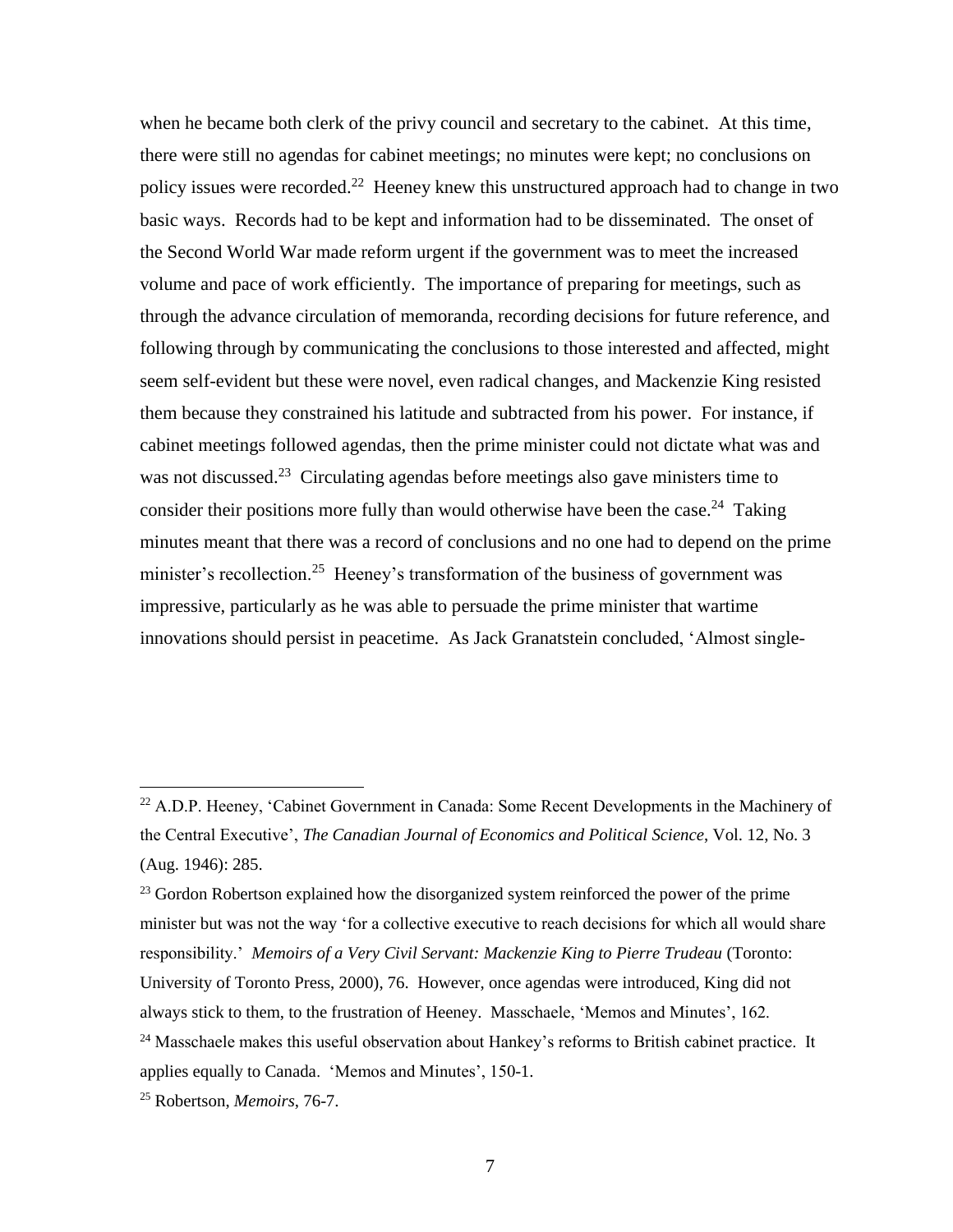handedly Heeney had carried the Canadian government into the modern era.<sup>26</sup> Heeney had also discovered his calling: he was an organization man.

#### To the Department of External Affairs:

 $\overline{a}$ 

As clerk of the privy council and secretary to the cabinet, the scope of Heeney's activities was impressively broad: his portfolio spanned housing to wartime loans to Britain. Heeney was a skilful generalist, of the type that was particularly valuable as government work exploded.<sup>27</sup> He was involved in many matters of foreign policy and foreign relations which brought him into contact with O.D. Skelton and Norman Robertson, two of his predecessors as under-secretary. But there were few indications that he was especially interested in Canada's burgeoning international affairs. His move from the PMO/PCO to DEA in 1949 stemmed primarily from his ambition to progress in his career and his abhorrence of personal risk. Also, the DEA needed someone with Heeney's skills.

When the DEA was first established in 1909, its goal was efficiency rather than policy-making. It had gradually assumed a more proactive policy role, linked to Canada's overall decolonization, to which control over external policy was critical.<sup>28</sup> O.D. Skelton, for whom national independence was a foreign policy priority, had steered the department to a more far-reaching policy function, although he did so with a small staff, few foreign service officers, and a limited budget. By the start of the Second World War, there were approximately 200 department employees (including stenographers, translators, clerks and people in the passport office), representation in seven countries (Britain, the United States,

<sup>26</sup> Granatstein, *The Ottawa Men*, 207. Heeney's efforts have been widely praised. See Robertson, *Memoirs*, 76-77; John Hilliker, *Canada's Department of External Affairs, Volume I: The Early Years, 1909-1946* (Montreal & Kingston: McGill-Queen's University Press, 1990), 195.

 $27$  Heeney talked about the importance of bureaucrats who were generalists in a speech he gave at United College, Winnipeg, 'The Universities and the Public Service', 9 Nov. 1951, *Statements and Speeches*, 51/43.

<sup>&</sup>lt;sup>28</sup> Francine McKenzie, "Coming of Age: Independence and Foreign Policy in Canada and Australia, 1931-45" in *Parties Long Estranged: Canada and Australia in the Twentieth Century,* eds Margaret MacMillan and Francine McKenzie (Vancouver: University of British Columbia Press, 2003), 34-61.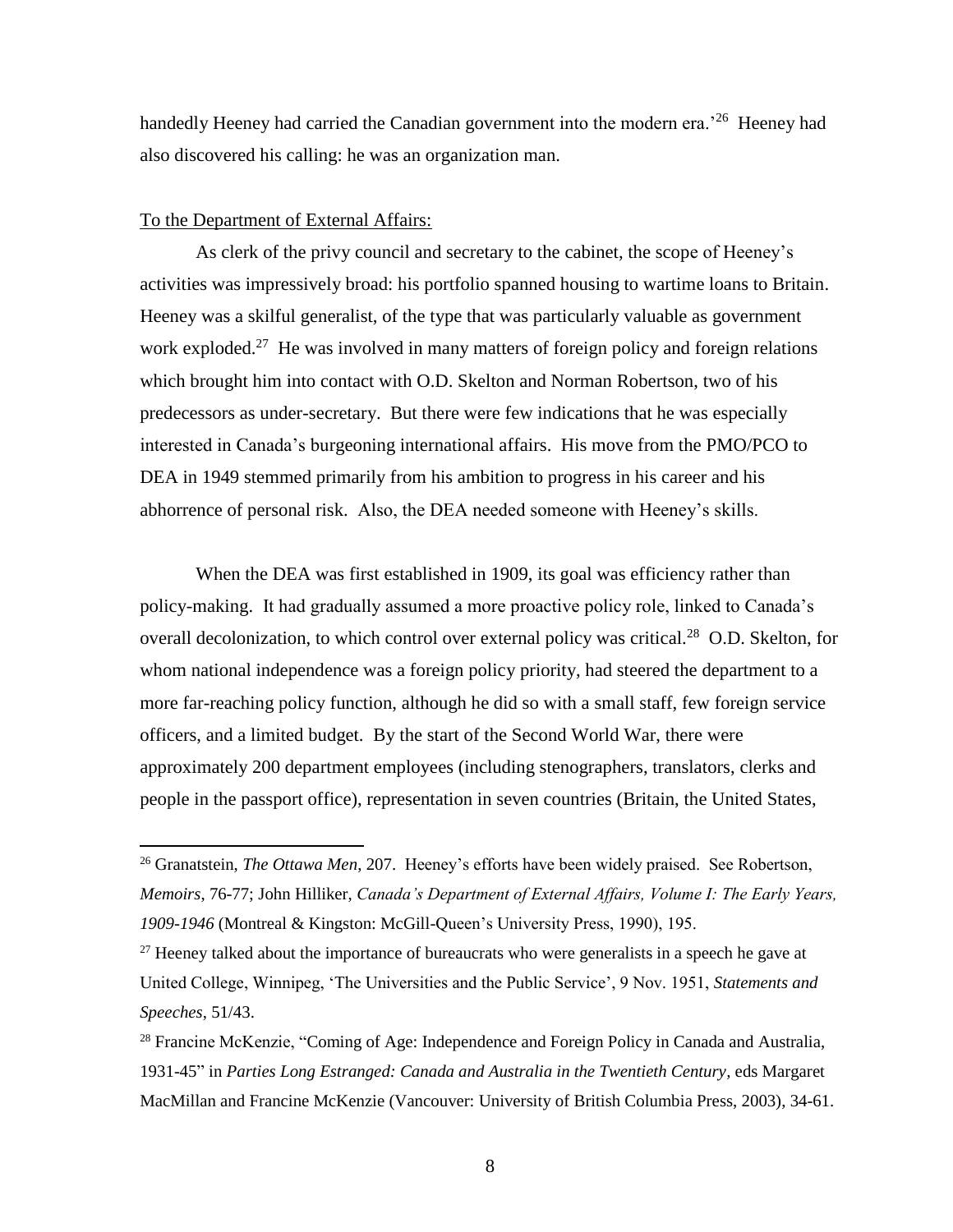France, Switzerland, Japan, Belgium, and the Netherlands), and a budget of just over \$1 million. The department expanded rapidly during the war. The demands of postwar reconstruction did not ease the work of the department. As a result, growth continued. In 1951, Canada had 49 offices abroad, the department of external affairs had 1353 employees, and the budget was just over \$10 million.<sup>29</sup> The organization of the department had not kept up with the growth. The result was strain and inefficiency.

Heeney's predecessors as under-secretary had not paid particular attention to the organization of the department. Skelton was neither adept at nor interested in administration. He was also too over-worked, in part because of inefficient organization, to think about administration. Lester Pearson had complained about the need to 'pull… External Affairs and the Foreign Service apart and put…it back together again', but he regretted that Skelton had 'no inclination' to oversee a restructuring of the department.<sup>30</sup> Norman Robertson was notoriously disorganized: the inefficiencies of the department could not be fixed by an undersecretary who lost memos in the detritus of his desk (some said he did this deliberately). As Hugh Keenleyside observed, Robertson thought about administration as he did his clothing: 'something that was there and was useful but hardly worth any great or continuous attention.<sup>31</sup> In fact, Robertson did recognize that the department was not functioning smoothly. Hume Wrong and Hugh Keenleyside drafted proposals to improve the efficiency of the department. In 1941, Keenleyside's version was partially implemented: four divisions were established: Diplomatic & Economic; Commonwealth & European; American & Far Eastern; and Legal. But the divisions reflected the interests and expertise of senior foreign service officers (Beaudry, Pearson, Keenleyside and Read). The structure and scope of the department therefore remained highly personalized and idiosyncratic. Despite the creation of additional subdivisions (called sections), an artificial separation between geography and

 $29$  House of Commons Standing Committee on External Affairs, 4 April 1952, p. 11 and 8 April 1952, p. 31.

<sup>30</sup> Quoted in Hilliker, *Canada's Department of External Affairs, Volume I*, 193.

<sup>31</sup> Hugh Keenleyside, *Memoirs of Hugh L. Keenleyside: Volume 2, On the Bridge of Time* (Toronto: McClelland and Stewart, 1982), 117.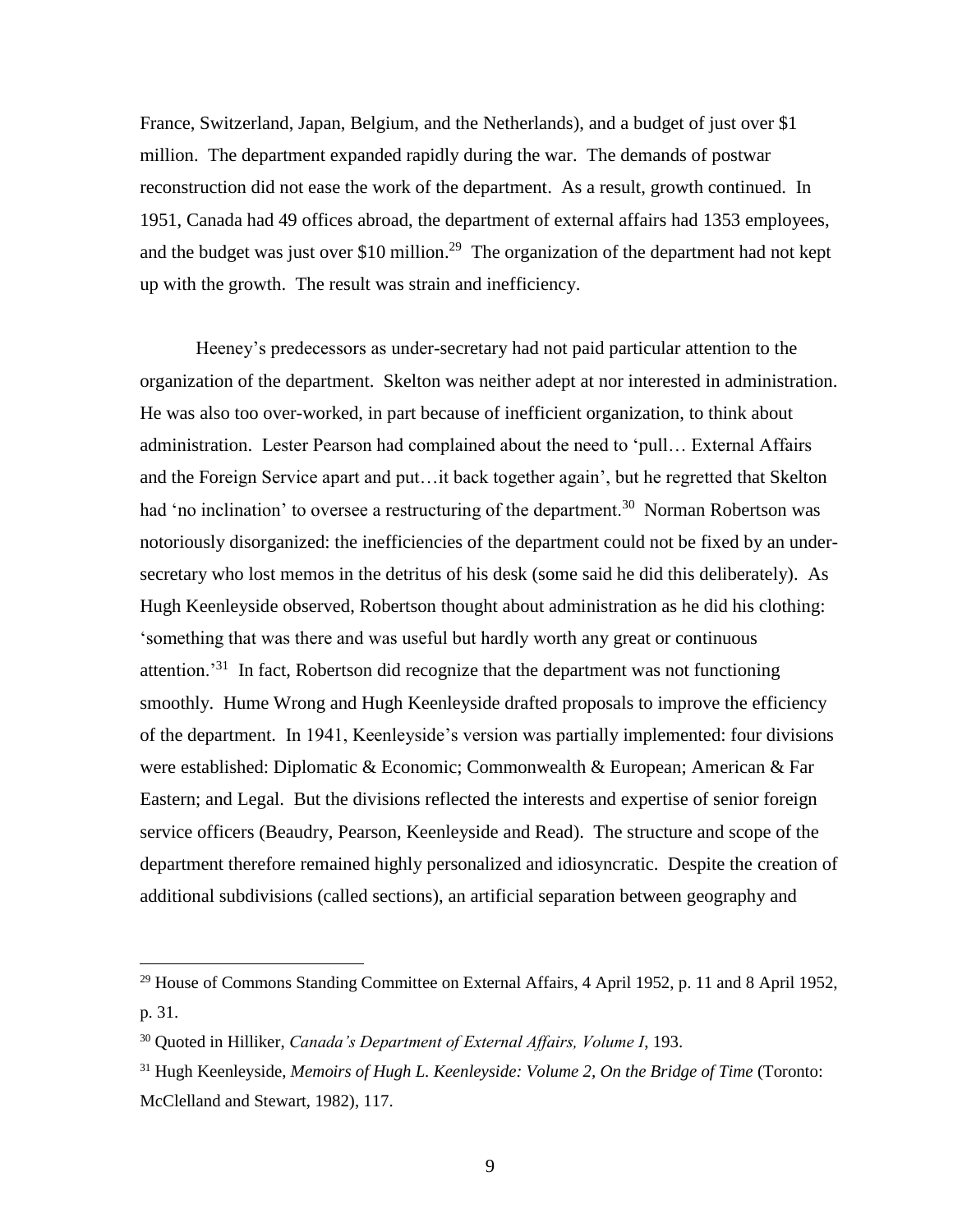function persisted and some matters were dealt with in a piecemeal fashion.<sup>32</sup> Lester Pearson replaced Robertson as USSEA and he was also mainly interested in diplomacy. As Heeney wrote of his friend, Pearson had neither time nor taste for administration.<sup>33</sup> Despite chronic complaints about poor organization and the widespread recognition that the business of Canada's external policy suffered as a result, the department remained set in its ways.

Heeney's accession to the under-secretary's position also occurred at a time when confidence in Canada's importance in world affairs soared. As John Holmes put it, Canada metamorphosized from 'a wartime junior partner…to…a sure-footed middle power with an acknowledged and applauded rôle in world affairs'.<sup>34</sup> The senior mandarins in Ottawa spurned the colonial mentality<sup>35</sup> of the past and moved confidently in international policymaking circles, where connections forged at Oxford sometimes proved useful. They assumed a prominent role in international councils such as the United Nations. They affirmed Canada's independent standing in world affairs, not by focusing on issues of status but rather on questions of substance, such as the workings of the postwar international economic order, the structure and purpose of the United Nations, and the treatment of refugees after the war. Outside observers appreciated that Canada's DEA was on the move. James Meade was a British civil servant who specialized in the reconstruction of postwar economic institutions; his work brought him into contact with many Canadian officials. He came to admire Canada's mandarins: 'the young men who are up and coming in the Canadian public service are very definite radicals and progressives….they are impatient to

<sup>32</sup> Hilliker, *Canada's Department of External Affairs, Volume I*, 243.

<sup>33</sup> Heeney, *Caesar*, 98.

<sup>34</sup> John W. Holmes, *The Better Part of Valour: Essays on Canadian Diplomacy* (Toronto: McClelland and Stewart, 1970), 5.

<sup>35</sup> Holmes referred to Canada's lingering colonial mentality in *The Better Part of Valour*, 5. Escott Reid wrote a memo in 1944 about how to remove the symbols of Canada's former colonial status: 'Twenty-Four Point Draft Programme for the Abolition of the Vestigial Remnants of Canada's Former Status of Colonial Subordination and for the Creation of Appropriate Symbols of Canadian Nationhood', 21 March 1944, Reid Papers: LAC.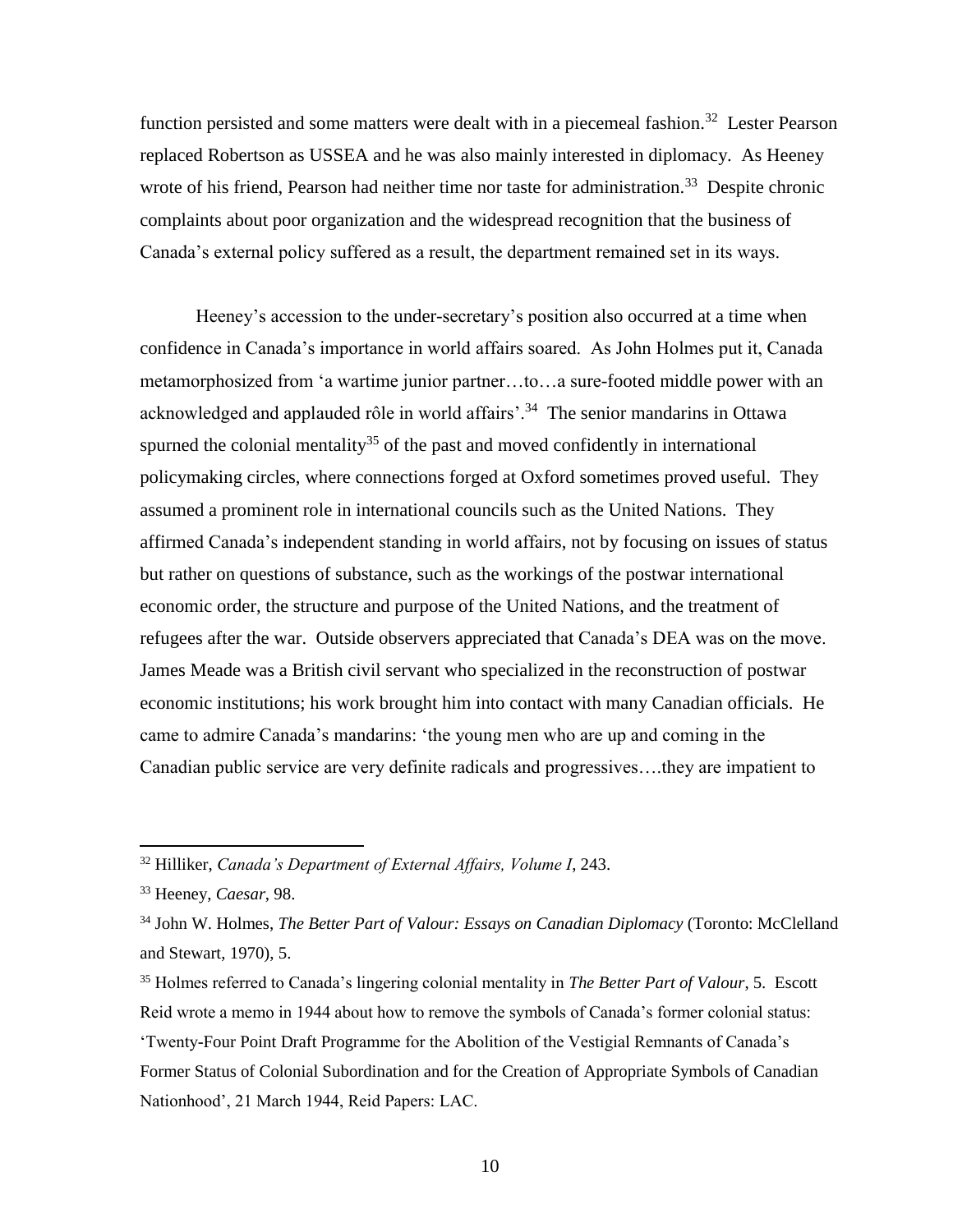see that there is a very definite advance in Canada.<sup>36</sup> Charles Ritchie also conveyed the feeling of importance that prevailed in Ottawa and the DEA in the early 1950s when he observed –disapprovingly - that 'almost any man in official Ottawa would rather talk to a Cabinet Minister than to the most beautiful woman in the room'.<sup>37</sup>

By the time Heeney joined the department, its organization had improved slightly, but rapid growth and an ever-broadening scope for Canada's involvement in world affairs, meant that inefficiencies and disorganization persisted, badly affecting department morale. Charles Ritchie lamented that department officers and staff were over-worked to the point of exhaustion. He also lamented that the department culture celebrated overwork: 'There is an underlying assumption that anyone who is not overworked, underpaid, eye-strained, joystarved – in fact, not a senior civil servant – is frivolous or materialistic, that these are the hallmarks of a higher calling, the stigmata of the faithful.<sup>38</sup> Heeney recognized that the staff and foreign service officers were strained and this undermined the work of the department. As Heeney wrote on the eve of his term as under-secretary, 'I am in no doubt that the atmosphere in the Department and the confidence among the senior officers are not what they should be.<sup>39</sup> Administrative skill had become the top requirement for the under-secretary. Lester Pearson, by then secretary of state, therefore selected Heeney, who was well known for his administrative talents.

There were critics of Heeney's appointment. Some senior diplomats preferred to recruit from within for the top department post.<sup>40</sup> Certainly, Heeney was not particularly

<sup>36</sup> Meade diary, 24 Oct. 1943, LSE archives.

<sup>37</sup> Charles Ritchie, *Diplomatic Passport: More Undiplomatic Diaries, 1946-1962* (Toronto: Macmillan, 1981), 20 May 1952, 53.

<sup>38</sup> Ritchie, *Diplomatic Passport*, 21 May 1951, 46. To Ritchie, there was something contemptible in a person who 'so mismanage[s] his life as to be totally immersed in office work'.

<sup>39</sup> ADPH to Robertson, 16 Feb. 1949, vol. 1, file 8, Heeney Papers.

 $40$  Escott Reid had been the acting under-secretary and admitted in his memoirs that he would have liked to stay on. If not himself, then his clear preference was for Wrong to fill the post: 'he would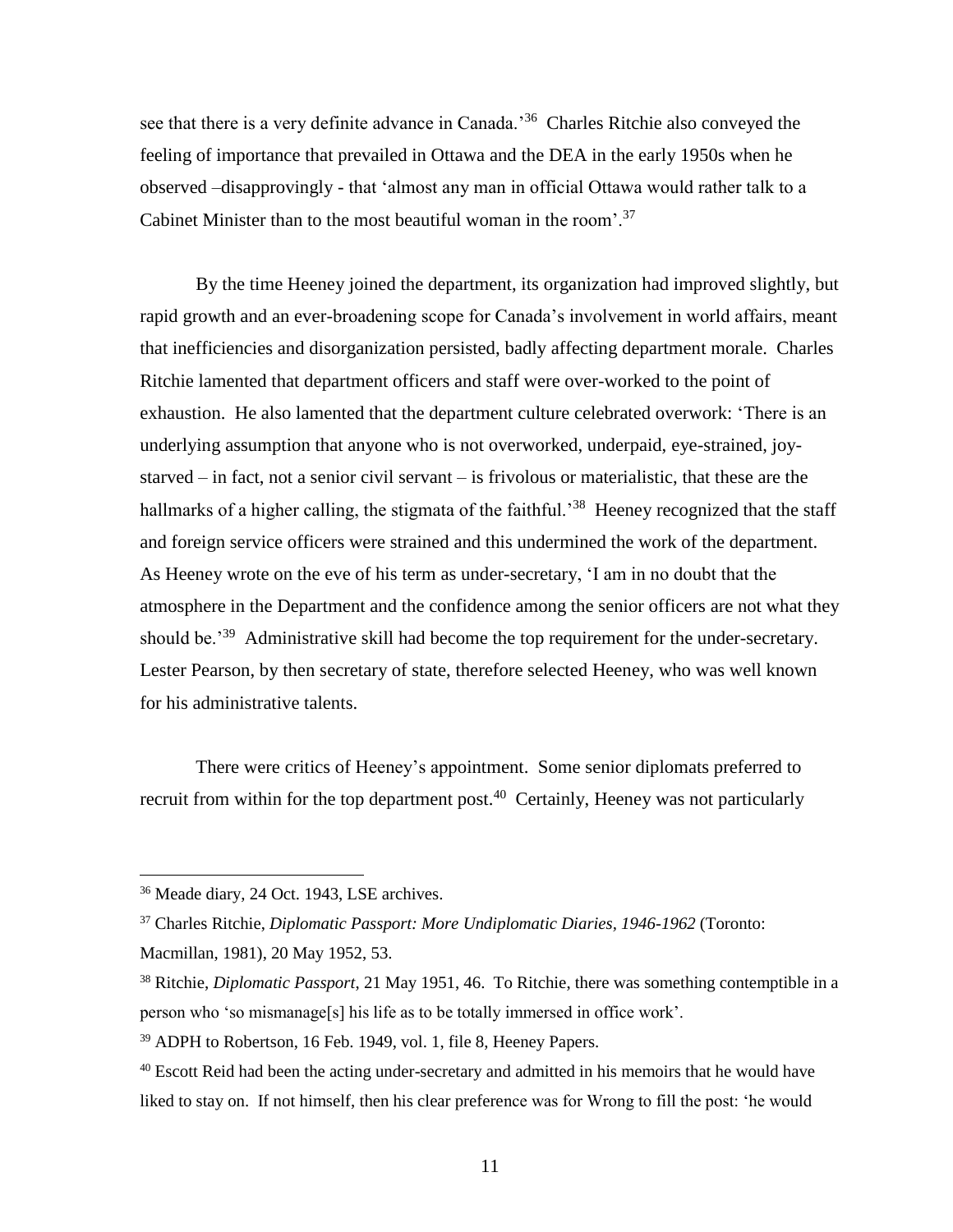knowledgeable about world affairs. He went through a crash course in diplomacy, tutored by close friends and senior DEA officers like Escott Reid, as well as real world events like the Berlin blockade and the war in Korea. Despite the pressure and urgency of international developments stemming from a Cold War that was growing dangerously hot, his priority was to bring order to the department. Although most officials believed policy work was more 'stimulating and prestigious' than figuring out how to manage the department, Heeney believed that 'firm, decisive, and prompt action in such affairs as departmental organization at home, recruiting, training, and perhaps most of all, suitable manning of our posts abroad, was of immediate, and in some cases of first, importance.<sup>'41</sup>

One of Heeney's first steps was to enlarge the senior management of the department so that work could be better distributed.<sup>42</sup> He created the position of deputy under secretary and added one more assistant under-secretary position, bringing the total to three. The responsibilities of the senior officials combined region and function and gave them broad oversight. For instance, Charles Ritchie was responsible for four divisions, two involving liaison with the department of national defence, Europe, and Information. Jules Léger was responsible for the Latin American component of the American/Far East division, as well as the Commonwealth, Consular, Protocol, and Supplies and Properties divisions. The delegation of responsibility freed up the under secretary for overall coordination of departmental activity and consultation with the minister. And as Heeney considered how to make the divisions function more effectively, he first considered the work they had to undertake and second which officers should be assigned to them. This meant that substantive

 $\overline{a}$ 

<sup>42</sup> I am endebted to John Hilliker and Donald Barry have who explained this work in *Canada's Department of External Affairs: Volune II: Coming of Age, 1946-1968* (Montreal & Kingston: McGill-Queen's University Press, 1995). Many of the changes and additions resembled the blueprint drawn up by Hugh Keenleyside during the war. Keenleyside had consulted with Heeney about his proposal and noted that Heeney had approved of the changes. Keenleyside, *Memoirs, Vol. 2*, 116.

have been the best of all the under-secretaries in the fifties and sixties'. *Radical Mandarin: The Memoirs of Escott Reid* (Toronto: University of Toronto Press, 1989), 243.

<sup>41</sup> Heeney, *Caesar*, 99.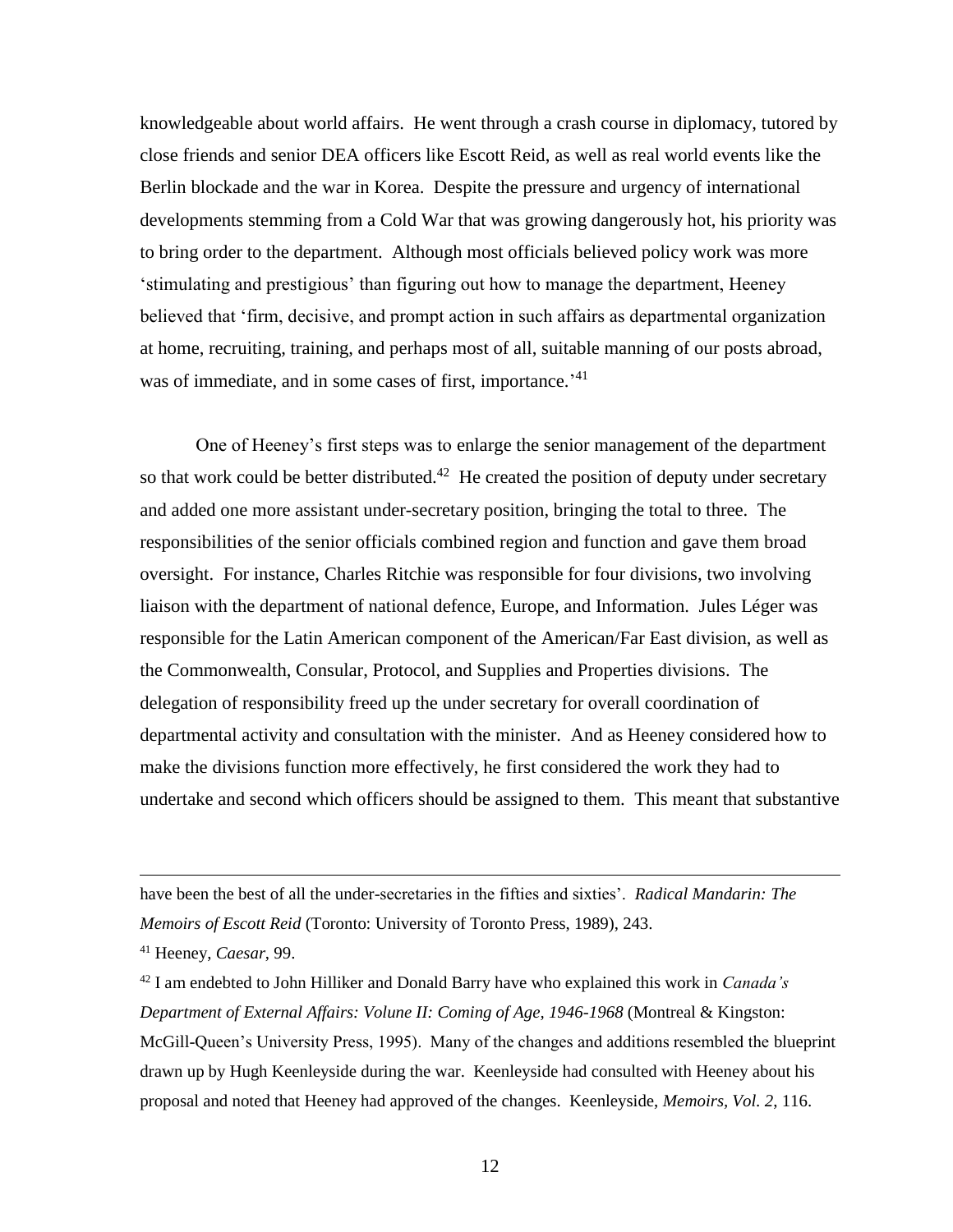foreign policy and foreign relations issues determined the structure and composition of department rather than the interests, expertise and inclination of Canadian diplomats.

Heeney also oversaw the enlargement and reordering of those divisions responsible for administration related to foreign affairs. With the creation of a far-reaching international order after the war, Canada found itself a member of many organizations, all involving meetings and conferences. In 1949 alone, Canada sent representatives to over 125 conferences. The International Conference Section was set up to deal with the voluminous and detailed planning involved in participation in international conferences. The administration of the department itself also had to improve. The Administrative Division was therefore divided into three sections: Finance, Establishments and Organization, Supplies and Properties. And the personnel division was given a broader mandate and a larger staff. It was also headed by Marcel Cadieux, a diplomat of the first rank who became under-secretary in the 1960s.

Heeney believed that foreign reporting was one of the most important activities of the diplomatic corps because the information relayed and analysed from London, Karachi, or Tokyo became the basis for actual policies.<sup>43</sup> He was taken to task in his appearances before the House of Commons standing committee on external affairs for the large telephone bills of the department.<sup>44</sup> But increased communication between the outposts and the centre was, in Heeney's mind, a much needed improvement. Information did not just need to be collected; it had to be communicated. Weekly digests of the principal policy issues confronting the department were sent to officials posted abroad so that they could better understand the full scope of Canadian foreign policy as well as the broader context in which their mission fell. The summary was also circulated internally and was particularly helpful to officials working in administrative sections.<sup>45</sup> Heeney himself took intermittent charge of individual divisions

<sup>&</sup>lt;sup>43</sup> 'The Conduct of Canadian Diplomacy', Address by Heeney to Canadian Club, Toronto, 30 Jan. 1950, *Statements and Speeches*, 50/2. House of Commons Standing Committee on External Affairs, Minutes of Proceedings and Evidence, 22 Nov. 1949.

<sup>&</sup>lt;sup>44</sup> House of Commons Standing Committee on External Affairs, minutes, 28 May 1951, 72.

<sup>45</sup> Hilliker and Barry, *Canada's Department of External Affairs, Vol. 2*, 52.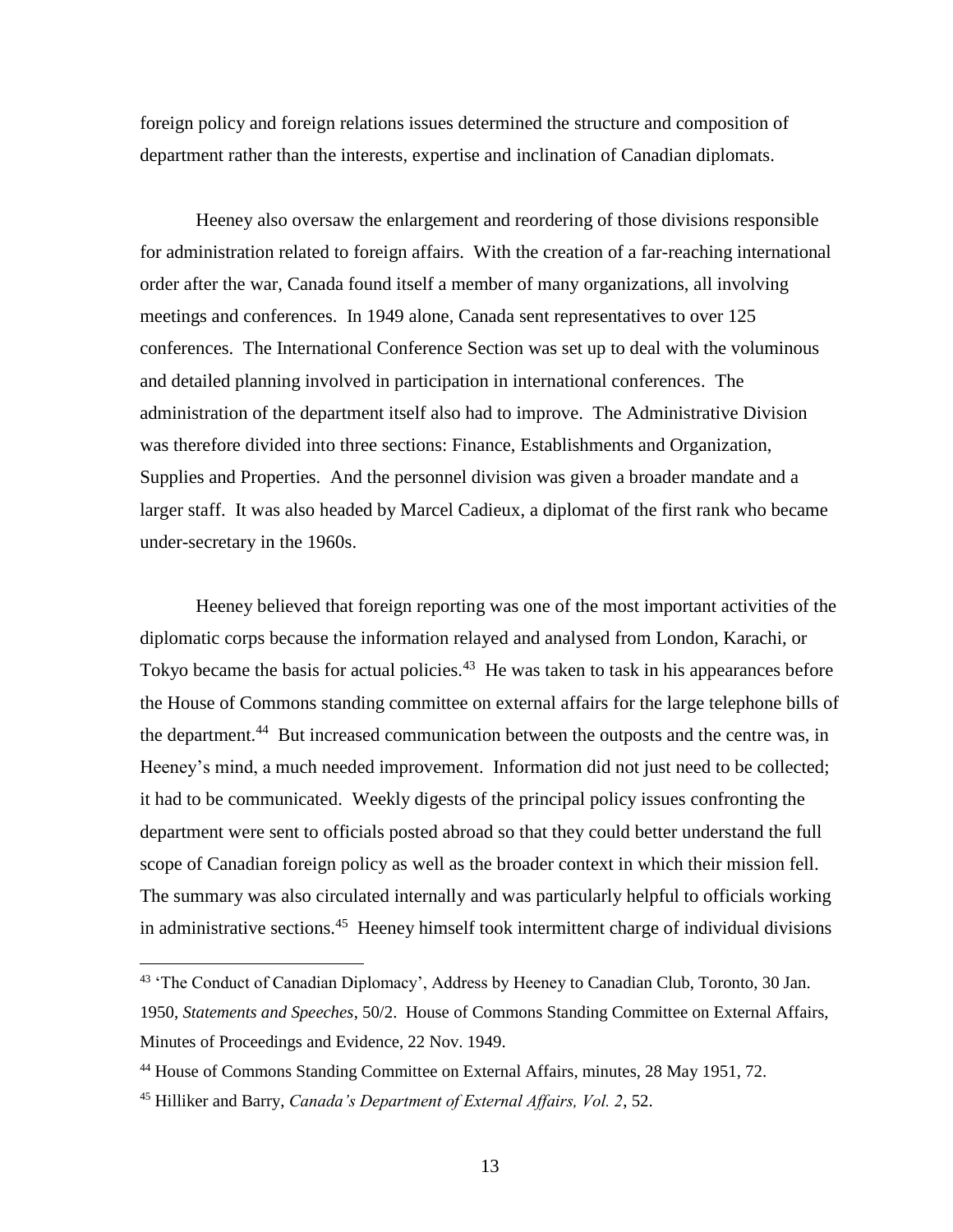so that he could better understand their work and challenges. He held more meetings so that information could be communicated and ideas discussed. Institutional memory through accurate and comprehensive record keeping was also crucial. To serve this role, the Directorate of Historical Research and Reports was set up at the end of 1950: it consisted of a library, press clipping service, and archives.

His views about communication were not limited to intra-departmental exchanges. A Press Office was set up in 1950 to respond to questions from the media. Spreading information about Canada around the world was another important diplomatic function. This could take the form of high level meetings with government officials as well as more grassroots events, such as speaking to a Kiwanis Club in Connecticut.<sup>46</sup> Wide distribution of ministerial speeches at home and abroad also helped.

Heeney appreciated that the work environment as well as conditions of work had an impact on the effectiveness of diplomats. Although many thought of a career in the foreign service as a calling, Heeney understood it was also a job which placed serious strains on individuals and families. Diplomats and their families endured 'endless and exhausting problems of housing and schooling and the thousand and one personal difficulties involved in adaptation to new and often strange ways of life.<sup>47</sup> He wanted to improve the conditions of work for Canadian officials abroad. In 1950 he spent five weeks touring Canadian missions to gather first hand knowledge of work conditions. His diaries reveal the close attention he paid to furnishings, heating, equipment, the grounds, and staffing.<sup>48</sup> Upon his return, he set up an advisory committee on 'mission housekeeping' to deal with the management and maintenance of offices abroad.<sup>49</sup> Issues of salary and allowances, to which he paid close attention during his own career, was a broader concern within the department. Three new

<sup>46</sup> 'The Conduct of Canadian Diplomacy', Address by Heeney.

<sup>&</sup>lt;sup>47</sup> 'The Conduct of Canadian Diplomacy', Address by Heeney.

<sup>48</sup> A.D.P. Heeney, Under-Secretary of State for External Affairs, Canada, diary, vol. 2, file 20, Heeney papers.

<sup>49</sup> Heeney, *Caesar*, 99.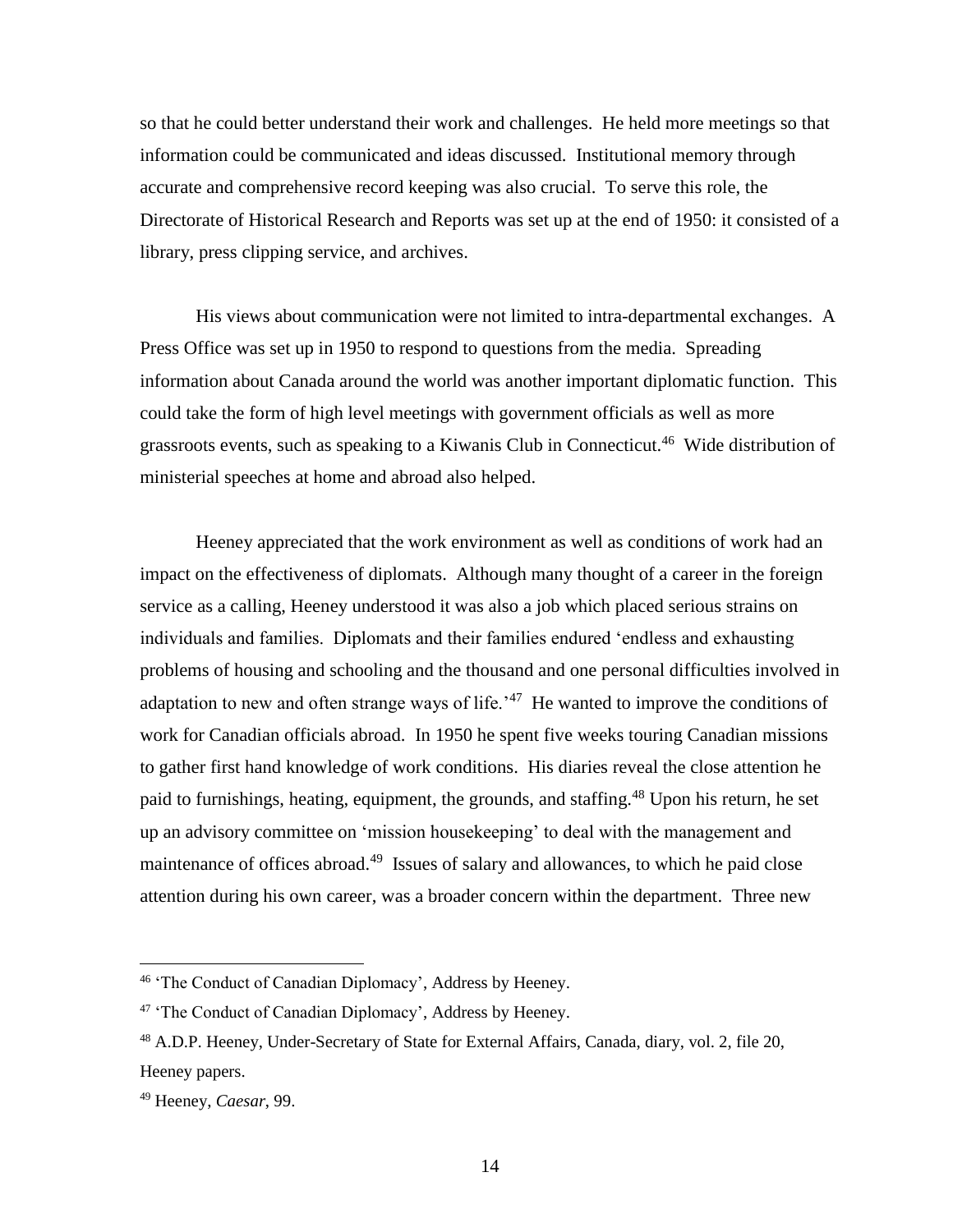FSO grades were added, creating more opportunities for promotion and, along with it, higher pay.

Under Heeney's guidance, the department of external affairs did not grow. Rather he used existing resources to reorganize the department. The highly personalized system that had developed under Skelton yielded to a system of efficiency, systematization, and routine.<sup>50</sup> Instead of having an administrative logic that stemmed from the talents, inclinations, and effort of the under-secretary and senior officers, he embedded organizational practices that would persist regardless of changes in personnel. The scope and activities of the department did not stem from the beliefs, priorities or expertise of individual members of the diplomatic corps, but from the realities of global geopolitics in the early years of the Cold War. As John Hilliker has pointed out, some members of the department resented these changes because they made the department more formal and more like other departments. 51

The relationship between Heeney and Lester Pearson, a close friend and now his boss, is less easy to gauge. Traditionally, the under-secretary was also the main policy adviser to the minister of the department. Wilfrid Laurier had counted on Sir Joseph Pope for guidance, as Carmen Miller discusses in his chapter. Mackenzie King had relied on the advice of Skelton and, after his death in 1941, Norman Robertson. Indeed, Mackenzie King would only consult with the under-secretary which made the workload almost unbearable, particularly because of King's tendency to micro-manage the department.<sup>52</sup> When Louis St. Laurent became secretary of state, Pearson was under-secretary. They had the same general

 $50$  One area that did not improve was the registry, the system for classifying the records of the department. In 1954, a report was produced by Mary Dench of the Establishments and Operations division to bring greater order to the registry, but it was not acted upon. The registry was not overhauled until the early 1960s. See Hilliker and Barry, *Canada's Department of External Affairs, Vol. 2*, 181.

<sup>51</sup> Hilliker and Barry, *Canada's Department of External Affairs Vol. 2,* 85-6.

 $52$  Pearson reported that King's approval was needed 'before a telephone extension can be installed'. Quoted in Granatstein, *A Man of Influence*, 186.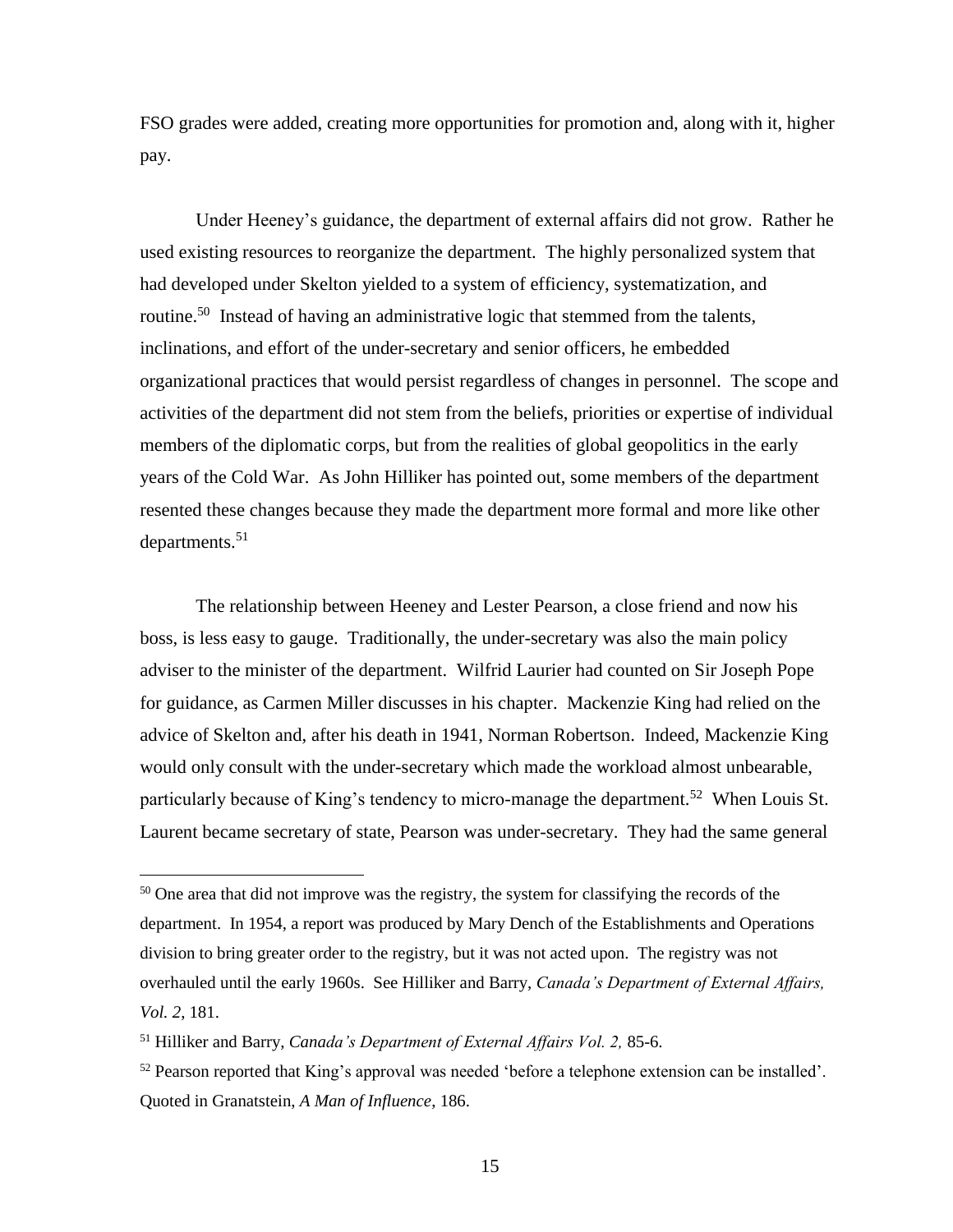aims and conception of Canadian foreign policy and St. Laurent had great confidence in his under-secretary.<sup>53</sup> Their consultation was often informal but extensive. In 1948, Pearson moved to the political sphere, and became secretary of state. Pearson was less comfortable as a politician than he had been as a diplomat. In 1949, Heeney observed that Pearson was both tired and nervous and although he was adjusting to a political role, 'he is finding it hard to maintain his normal buoyancy'. One consequence was that Pearson had little time for running the department, which gave Heeney wide berth over general administration.<sup>54</sup> However, the strains and demands on Pearson as a politician did not make him rely on the under-secretary for policy advice, for several reasons. First, his cohort in the department – Reid, Wrong, Robertson – among many others, seem to have access to him. Second, he was already an expert in the field, certainly more experienced than Heeney. Jack Granatstein has also speculated that Pearson wanted to keep his own council; Heeney was especially appealing as an under-secretary because he did not have a particular vision of Canadian involvement in world affairs.<sup>55</sup> The extant private correspondence between them does not show Heeney as advisor. Pearson's letters to him contained information about his activities and developments in other countries; there was a gossipy element to them; but he did not ask for guidance.<sup>56</sup> Much of the correspondence also concerns Heeney's hopes for his next posting: he lobbied hard for the Washington embassy.<sup>57</sup> The Heeney-Pearson working

 $\overline{a}$ 

<sup>56</sup> See for example, Pearson to ADPH, 31 Oct. 1951 and 6 Nov. 1951, vol. 1, file 8, Heeney papers. <sup>57</sup> Heeney to Pearson, letter, 11 March 1953, vol. 5, Heeney, A.D.P. – Canada - External Affairs 1946-1957, Pearson Papers: MG26 N1, LAC. As Geoffrey Pearson recalled, Heeney's ambition for that coveted spot was well known. *Seize the Day: Lester B. Pearson and Crisis Diplomacy* (Ottawa: Carleton University Press, 1993), 10. But before he got it, he was sent to Paris to lead the Canadian legation to NATO. Although there were many administrative challenges facing the new international security organization, in which one might expect Heeney to take great interest, he did not seem to enjoy this posting. He continued to lobby for the job in Washington, going so far as to suggest a return to business or law if any other post were offered to him. See: Memo Re my future posting in the Service, 29 April 1953, vol. 1, file 10, Heeney papers.

<sup>53</sup> Hilliker and Barry, *Canada's Department of External Affairs, Vol. 2*, 45. Dale C. Thompson, *Louis St. Laurent: Canadian* (Toronto: MacMillan of Canada, 1967), 216.

<sup>54</sup> ADPH to Robertson, letter, 16 Feb 1949, vol. 1, file 8, Heeney Papers.

<sup>55</sup> Granatstein, *A Man of Influence*, 241.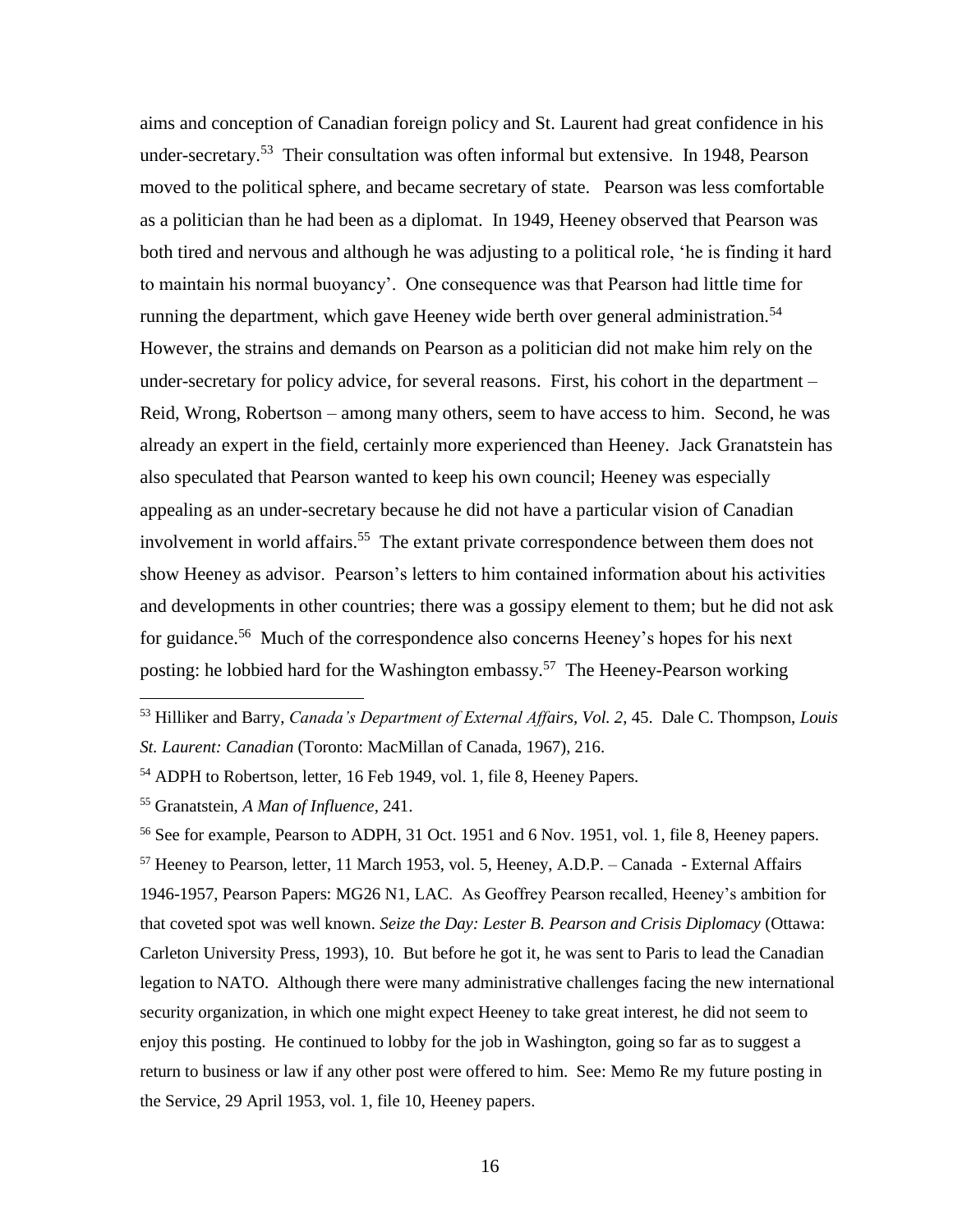relationship was therefore characterized by a division of labour and the advisory function was downgraded, a circumstance particular to Heeney's term.<sup>58</sup>

However, it would be misleading to characterize Heeney as only an administrator. He did have strong views about foreign affairs and the work of diplomats. He knew that many members of the department believed that a diplomat's time and energy should concentrate on high diplomacy and questions related to national security and international stability. He disagreed with this view. As he put it, the scope of international relations ranged from 'potatoes to peace'.<sup>59</sup> In particular, Heeney emphasized the importance of trade as a vital and growing element of Canadian foreign policy as well as a point of intersection between his department and the department of trade and commerce.<sup>60</sup> Diplomats should therefore be engaged in promoting trade and trade officials should work closely with the department. For instance, he believed that trade and consular work should be part of the same office abroad.<sup>61</sup> It was characteristic of Heeney to appreciate the substantive implications of a more mundane aspect of international relations. There was resistance to his efforts which he believed was rooted in elitist conceptions of what the diplomatic corps was

<sup>58</sup> The division is reinforced by Heeney's account of a meeting in Paris in 1951 with the heads of the European missions. Pearson met the diplomats in the morning to discuss conditions in the countries to which they were posted. The afternoon session concerned housekeeping matters such as 'personnel, accommodation and allowances, and the hundred and one practical problems of the ambassador's lot'. These concerns weighed heavily with the foreign service officers. To their disappointment, Pearson did not stay for this part of the meeting, leaving Heeney to oversee administrative matters. *Caesar*, 101. Hilliker and Barry also quote Heeney who observed that although he was not 'relieved of the normal function of the under-secretary as the final stage in the channel of advice on all policy questions', Pearson concentrated on policy matters and Heeney's main responsibility was administrative. *Canada's Department of External Affairs, Vol. 2*, 48.

<sup>59</sup> 'The Conduct of Canadian Diplomacy', Address by Heeney.

 $60$  Along the same lines, he established a defence liaison committee so that the work of the DEA and the department of national defence could be better coordinated.

<sup>61</sup> House of Commons Standing Committee on External Affairs, Minutes, 8 April 1952, 32-3. Consulates around the world began to devote more time to trade and some of these offices were staffed by trade officials. Hilliker and Barry, *Canada's Department of External Affairs, Vol. 2*, 56.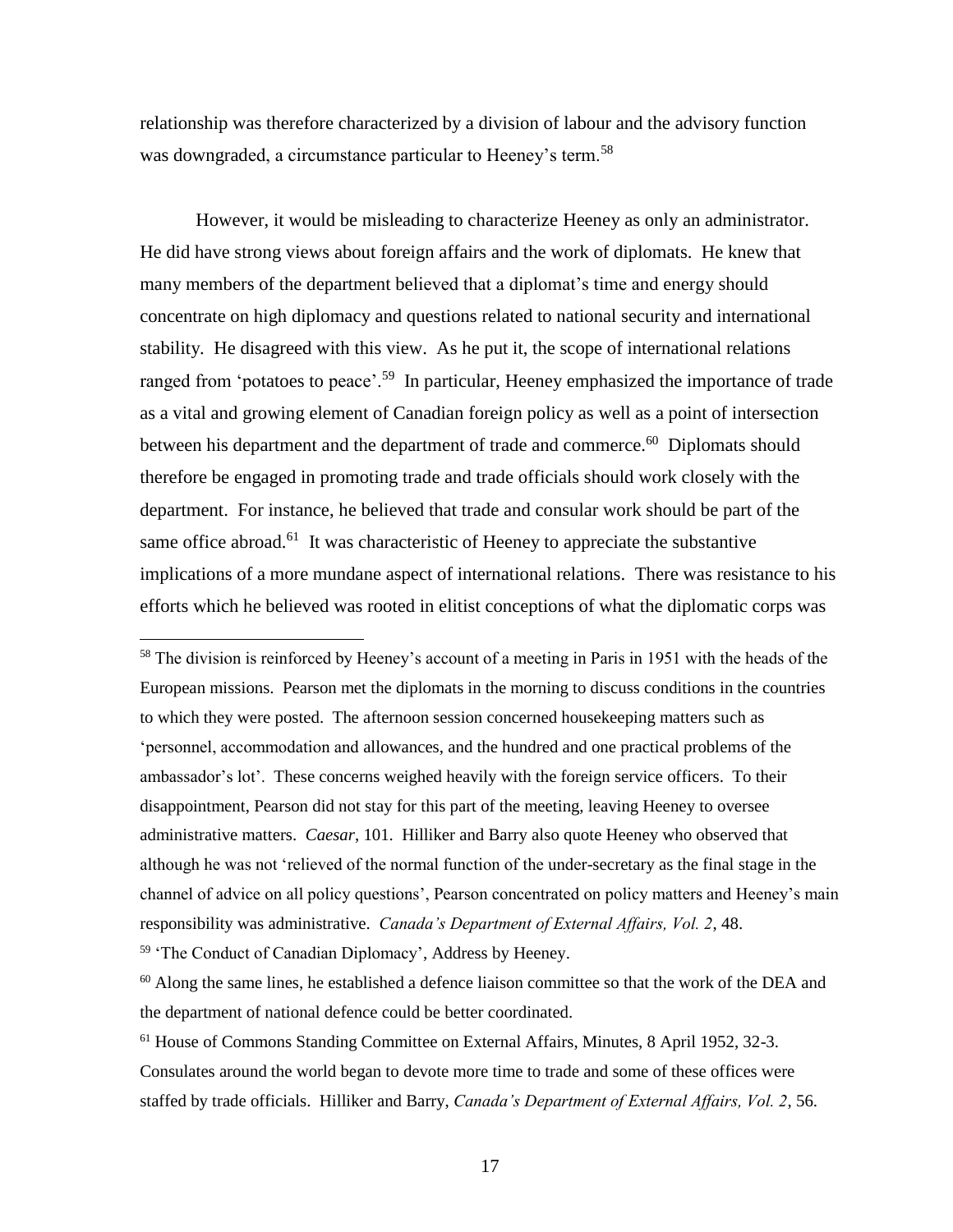all about. Heeney dug in his heels. In his opinion, 'any ambassador who did not put the advancement of Canada's commercial interest near the top of his priorities was not fit to head a mission'.<sup>62</sup> When he was ambassador in Washington, he estimated that 70% of the mission's time was taken up with economic issues.<sup>63</sup>

Heeney's leadership of the department was bolstered by sound judgment and decisive action, particularly in crisis such as the start of the Korean war and American attempts to question Herbert Norman about alleged communist affiliations. Heeney's response to repeated American allegations of communist tendencies was principled, thorough and reasonable. He did not believe that Norman had violated national security and should not be subjected to the zealotry of the McCarthy hearings. He stated his position unequivocally to the State Department.<sup>64</sup>

## Ambassador to Washington and Canadian-American Relations:

Heeney was under-secretary for just over three years. After a brief and unwelcome posting to NATO (then located in Paris), he served two terms in Washington, from 1953 to 1957 and 1959-1962. In between these posting he was chairman of the Canadian Civil Service Commission, a job from which he grudgingly departed when the Diefenbaker government recalled him.<sup>65</sup> His time in Washington turned him into an expert on Canadian-American relations, with strong views about Canada's international interests and the manner in which its diplomacy should be conducted. This will be discussed briefly, to show that Heeney was more than an organizational expert.

 $\overline{a}$ 

Also see Reg Whitaker and Gary Marcuse, *Cold War Canada: The Making of a National Insecurity State 1945-1957* (Toronto: University of Toronto Press, 1994), 415-16.

<sup>62</sup> Heeney, *Caesar*, 99-100.

<sup>63</sup> Letter from Paul Bridle to ADPH, 28 July 1955, vol. 1, file 11, Heeney Papers.

<sup>64</sup> Hilliker and Barry, *Canada's Department of External Affairs, Vol. 2,* 65-69; Memo from the

USSEA to SSEA re McCarran Committee Charges, 17 Aug. 1951, *DCER Vol. 17, 1951*, 1491-2.

 $65$  1 Jan 1959, vol. 2, file 27 Memoirs 1959: Chapter 15: diary #1, Heeney papers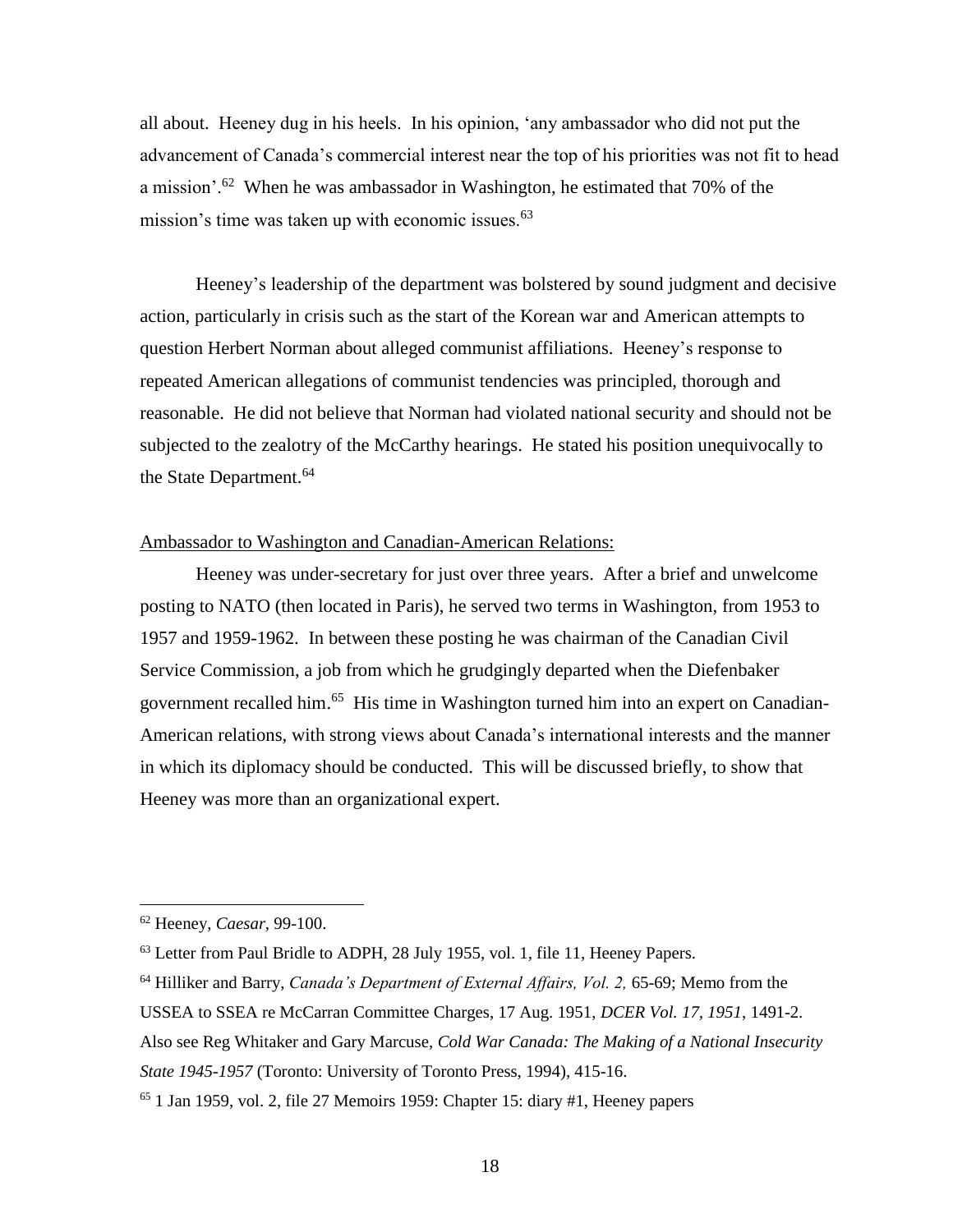Heeney's first posting was challenging and stimulating; the second term was more taxing as relations between the United States and Canada became even more strained, exacerbated by personality clashes between President Kennedy and Prime Minister Diefenbaker and differences in outlook related to the Cold War. In Heeney's attempts to promote greater understanding between policy makers in Washington and Ottawa, he spent much time lobbying his own government. Heeney was particularly alarmed by anti-American rhetoric and policies. He disagreed with the government's concerns about joint air defence and nuclear weapons.<sup>66</sup> He was horrified at the prospect that the prime minister might disclose the so-called Rostow memo in order to score political points.<sup>67</sup> Heeney was alarmed when Howard Green, his Minister, dismissed Heeney's warnings that the anti-American slant of Canadian foreign policy was a cause of concern in the State Department. Heeney disparaged the conflation of patriotism and anti-Americanism. Canadian anti-Americanism was based on 'ignorance of U.S. institutions and habits and a lack of appreciation of U.S. problems domestic and international' as well as an unwarranted sense of superiority: 'And in many things we are – without any justification – smug and self satisfied in the conviction that we have managed to combine the best qualities of Britain and America – and maybe France too, whereas the facts are quite other that we exemplify some of the least attractive characteristics of all.<sup>'68</sup>

His forceful objection to anti-American rhetoric and policies revealed his own belief that a close relationship with the US was 'our most precious international asset'.<sup>69</sup> Heeney also believed that private, informal and candid discussions with his American colleagues were the most effective approach to take. And this approach worked, according to Heeney, because American officials from the president down valued their country's relationship with

<sup>66</sup> Ambassador in US to SSEA, *DCER Vol. 26, 1959*, #203, 465-6.

 $67$  18 March 1962, vol. 2, file 30, Memoir, 1962, Chapter 15: diary #4, Heeney papers

 $68$  29 March 1959, vol. 2, file 27 Memoirs 1959: Chapter 15: diary  $\#1$ , Heeney papers.

 $69$  Memorandum of Conversation with the Prime Minister in Ottawa, Tuesday, August 30, 1960 and Wednesday, August 31, 1960, vol. 1 file 15, Heeney papers.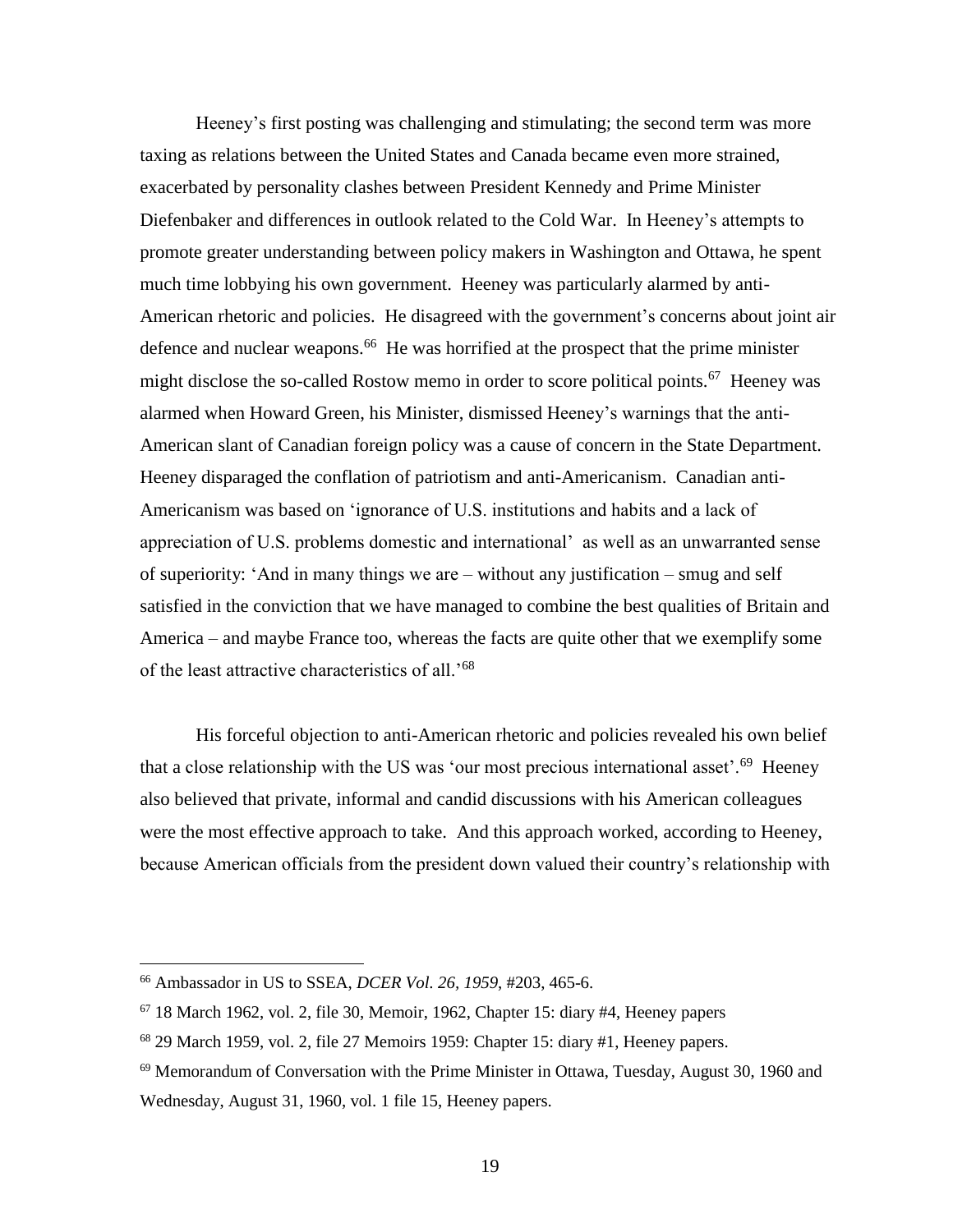Canada and were unfailingly available to meet with their Canadian colleagues.<sup>70</sup> His understanding of the Cold War affected the importance that he attached to Canadian-American relations. Although a growing constituency in Canada drifted toward a more neutral view of the Cold War in the later 1950s, according to which the Soviet Union was not solely responsible for the conflict, Heeney believed that the Soviet Union was an imperialist power that used subversive means to topple democracies. He explained this to a Montreal audience in 1951, when he was under-secretary:

To all who were neither blind nor unwilling to see, it had become plain before the end of 1947 that, to further their imperialist ends, the Soviet government were determined to block, bully and undermine their former allies and to propagate their communist gospel by any and every means of internal subversion and external pressure.<sup>71</sup>

This view did not change and he had no sympathy for the neutralist line favored by Howard Green. He described Green as 'an innocent abroad … underneath inclined to a sort of pacific neo-isolationism.<sup>'72</sup> However, he did not see world affairs exclusively through a Cold War filter and he was troubled by the rigid, ideological, Cold War mentality that prevailed in the US. His characterization of American officialdom as 'generous, charming and often frightening' captured his nuanced view of his American counterparts.<sup>73</sup> Nor was he reflexively pro-American. He forcefully represented and defended Canadian interests. But his assessment of Canada's stature in world affairs – it was not a major player<sup>74</sup> – reinforced his commitment to quiet diplomacy as the most constructive way to address

<sup>70</sup> A.D.P. Heeney, 'Washington Under Two Presidents: 1953-1957, 1959-1962', *International Journal* 22,3 (Summer 1967): 500-511.

<sup>71</sup> 'Ottawa and the Atlantic Community', address by Heeney, USSEA, delivered to the Canadian Club of Montreal, 19 March 1951, *Statements and Speeches*, No. 51/11.

 $725$  June 1960, vol. 2, file 28, Memoirs 1960, Chapter 15, diary #2, Heeney papers.

<sup>73</sup> 29 March 1959, vol. 2, file 27 Memoirs 1959: Chapter 15: diary #1, Heeney papers

<sup>&</sup>lt;sup>74</sup> Heeney to Reid, 4 Oct 1960: In this letter, Heeney explained that international circumstances had changed from 'an earlier and simpler postwar stage' and this precluded Canada being a major player. vol. 1, file 15, Heeney papers.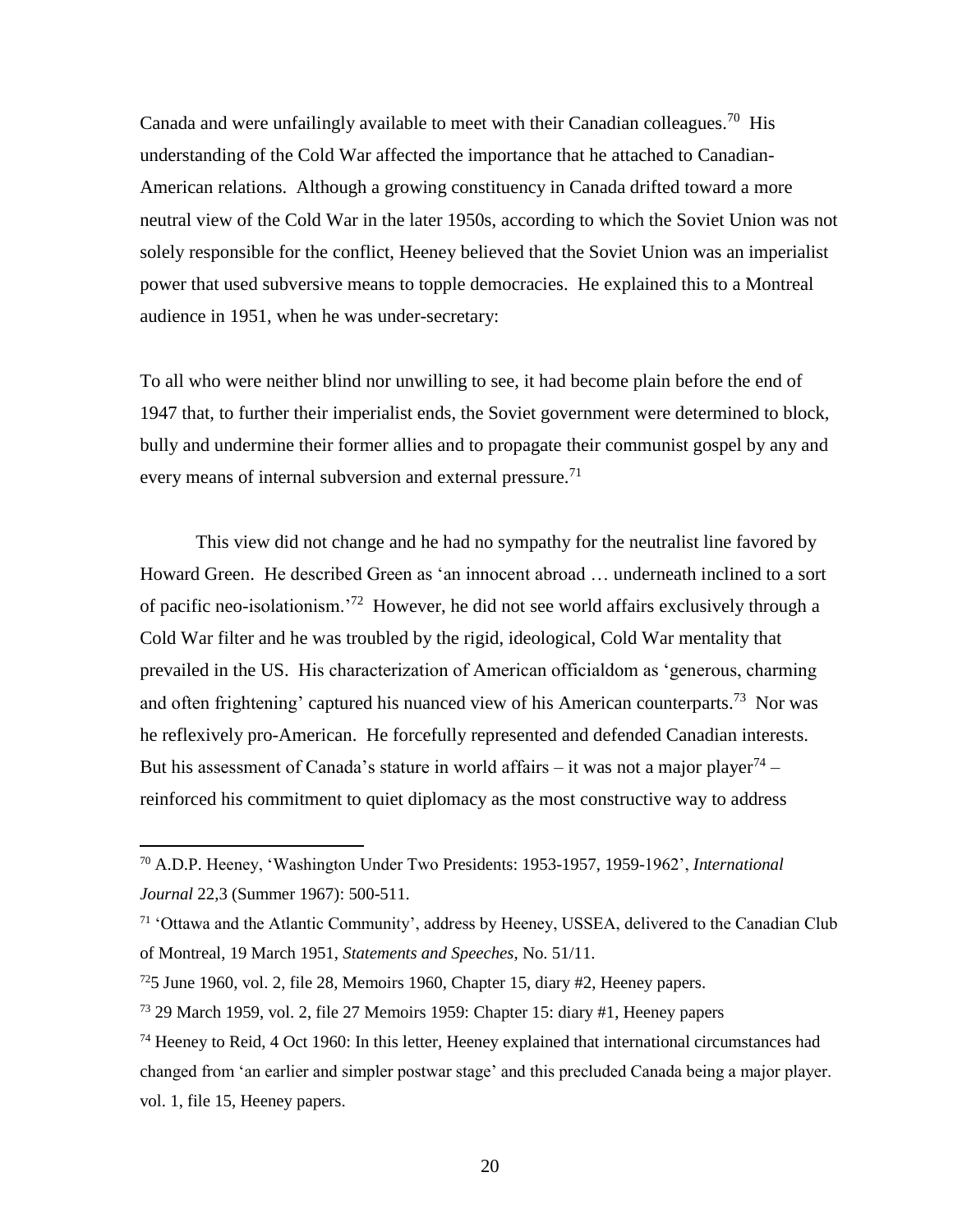problems between the US and Canada. His American colleagues understood and respected the balance that he struck between 'close collaboration' and 'independence of action'.<sup>75</sup>

The Merchant-Heeney report of 1965 reiterated his commitment to quiet diplomacy and congenial Canadian-American relations. The report was commissioned by the Canadian and American governments to examine the causes of disagreement in their relationship. Heeney, then one of Canada's representative to the International Joint Commission (and chair of the Canadian section), along with Livingston Merchant, former two term US ambassador to Canada, were the principal authors. Their endorsement of quiet diplomacy was labelled a 'sell-out' by Canadians and the media who increasingly equated this approach with subservience to the US and complicity in objectionable American foreign policies such as the war in Vietnam.<sup>76</sup> Heeney was also criticized by his colleagues in the department, many of whom believed that robust representation was called for in dealings with the US.<sup>77</sup> Heeney was indignant at the reaction: he believed the criticism stemmed from taking one brief passage out of context and confirmed the appeal of anti-Americanism, behaviour which he regarded as childish.<sup>78</sup> He insisted that if the Canadian aim was to influence American foreign policy, 'then direct public confrontation is the last and usually the most unpromising

<sup>&</sup>lt;sup>75</sup> Biographic material, Arnold Heeney: Ambassador to the United States, POF, Countries (Series 9), Box 113, file: Canada- Security, JFK Trip to Ottawa 5/61 (c), President's trip to Ottawa, 16-18 May 1961, John F. Kennedy Library. Robertson conveyed the general impressions of American officials that Heeney was particularly well regarded. Telegram for USSEA from Robertson, 29 May 1957. vol. 1, file 11, Heeney Papers. His reputation persisted during his second term.

<sup>76</sup> Michael Hart, *A Trading Nation: Canadian Trade Policy from Colonialism to Globalization* (Vancouver: University of British Columbia Press, 2002), 239; Greg Donaghy, *Tolerant Allies: Canada and the United States 1963-1968* (Montreal & Kingston: McGill-Queen's University Press, 2002). 132

 $^{77}$  For example, see the letter from Ross Campbell to ADPH, 21 July 1965, vol. 4, file Canada-US Relations 1965-1968 Merchant-Heeney report, correspondence after publication, Heeney Papers. <sup>78</sup> Heeney to Gordon, letter, 2 Sept. 1969. vol. 13, file 6, Heeney Papers.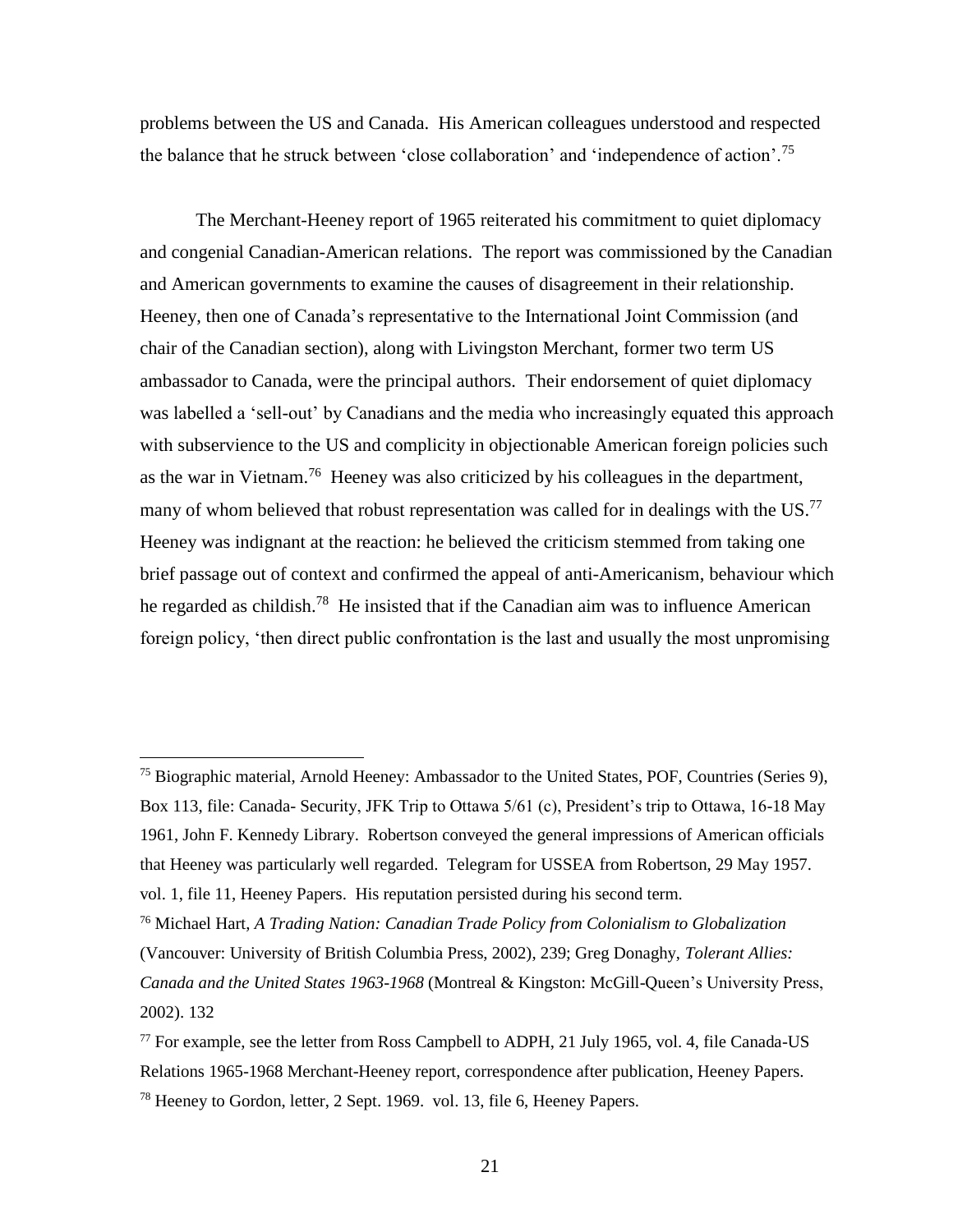resort.<sup>'79</sup> The Merchant-Heeney report was his final foray into Canadian foreign relations. He retired early in 1970 and died just before the year's end.

#### Conclusion:

 $\overline{a}$ 

Heeney's talents for organization and administration were well-known and widely respected. He was called upon to organize everything, including friendly inter-departmental hockey games, bachelor parties (for Malcolm MacDonald) and memorial services. Although he had some definite views about particular issues related to foreign policy and foreign relations, he was not one of the intellectuals in the department of external affairs. But Heeney did not suffer from a sense of inferiority. He understood the value of his organizational talents; so did those who worked with him.<sup>80</sup> In 1963, he was awarded the Vanier Medal for public service and public administration, a recognition of his impressive contribution to the efficient functioning of government. It is appropriate to think of Heeney not just as an Ottawa Man, but also an Organization Man. However, he did not fit the soulless and drab image associated with men in gray flannel suits. $81$  His humour, warmth and decency made him a cherished friend. His appreciation of the importance of process, record-keeping and communication – seemingly mundane matters – were essential to the DEA at a time when the scope of work expanded and the pace quickened. Although he was innovative in the way he restructured the department and he had a long-term influence on its institutional development, he was more of a renovator than an architect. Because he came to

<sup>79</sup> Speech by ADPH, 'Dealing with Uncle Sam', revised version, 14 Sept. 1965, vol. 4, file Canada-US Relations 1943-1965, Merchant-Heeney Report, background documents, Heeney papers. <sup>80</sup> Escott Reid did place Heeney in the category of second rate minds, along with Pearson and Keenleyside. J.L. Granatstein, "Becoming Difficult: Escott Reid's Early Years", in *Escott Reid: Diplomat and Scholar*, eds Greg Donaghy and Stéphane Roussel, (Montreal & Kingston: McGill-Queen's University Press, 2004), 19.

<sup>81</sup> In Sloan Wilson's *The Man in the Gray Flannel Suit*, the main character Tom Rath describes the impersonal but efficient worker that he sees around him: '…all I could see was a lot of bright young men in gray flannel suits rushing around New York in a frantic parade to nowhere. They seemed to me to be pursuing neither ideals nor happiness – they were pursuing a routine.' (New York: Arbor House, 1955), 272.